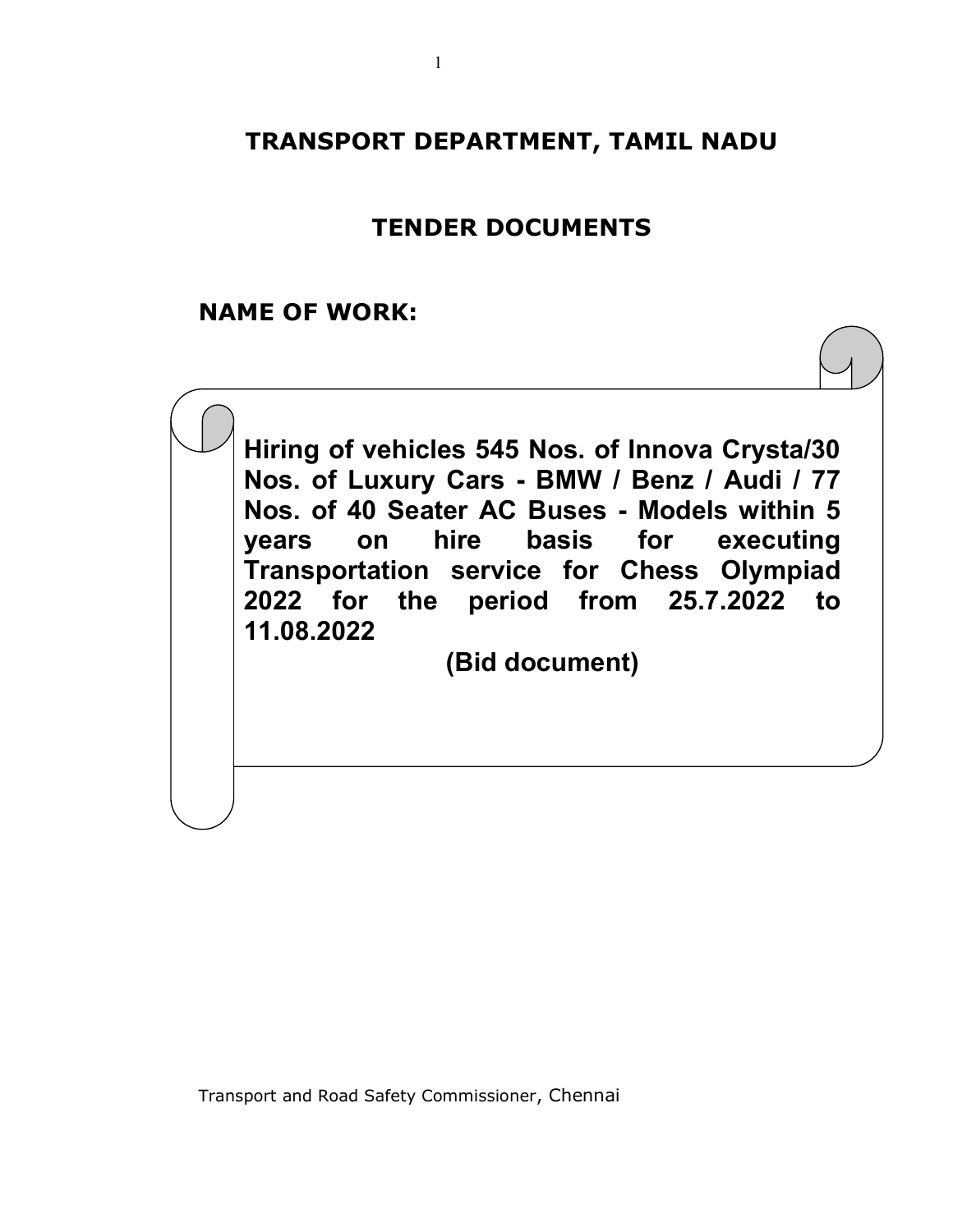## LETTER OF CONSENT

 "I/We agree to abide by all "STANDARD CONTRACT TERMS AND CONDITIONS" OF Transport and Road Safety Commissioner, Chennai notified by the Transport and Road Safety Commissioner, Chennai as issued to me/us, which I/We have read and understood."

> Owner of the vehicle / Authorised Travelling Agency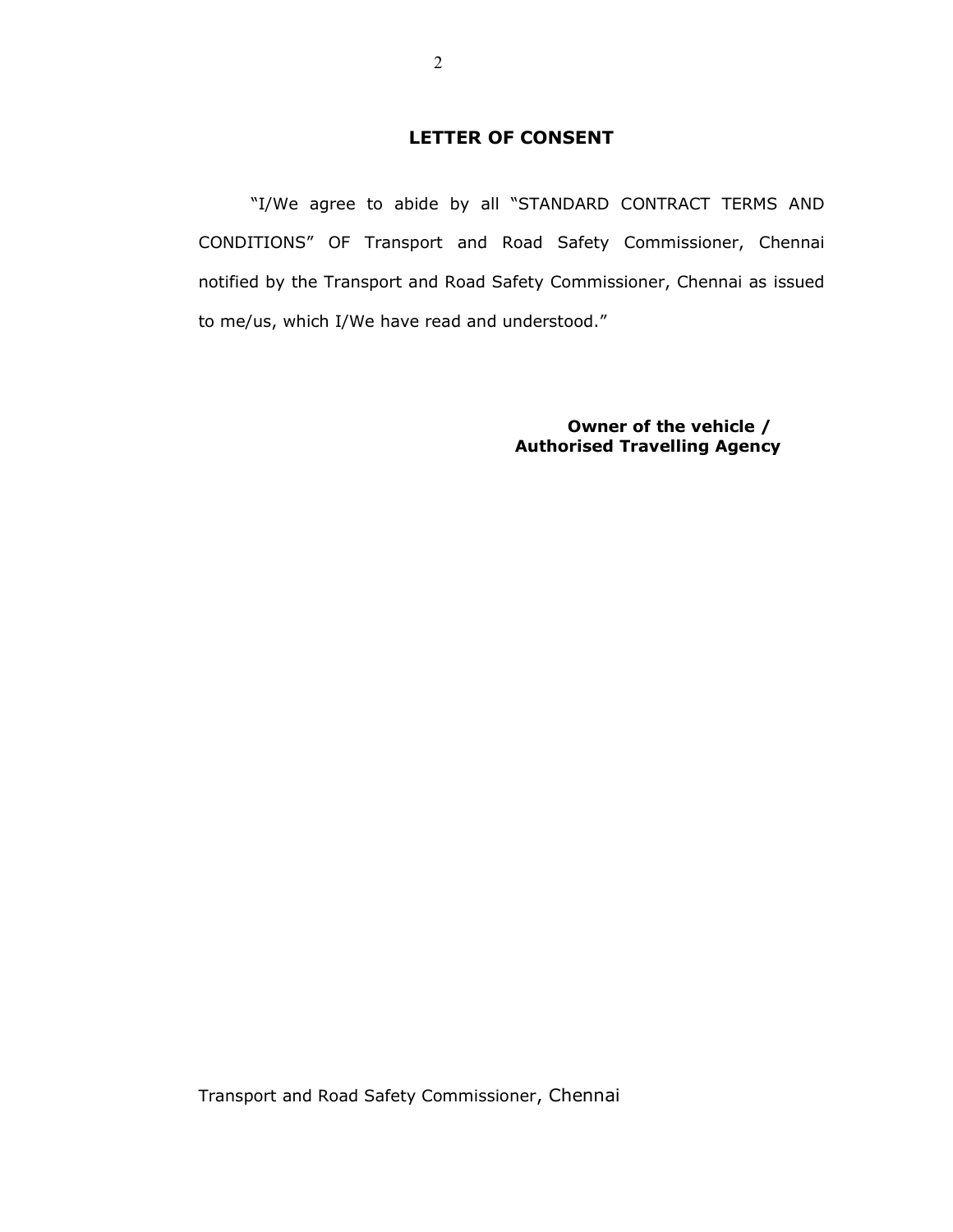# TRANSPORT DEPARTMENT - INVITATION OF BIDS – TWO COVER – ITEM WAR TENDER SYSTEM (Short term) INVITATION FOR BIDS

## No. 01/44<sup>th</sup> Chess Olympiad/Hiring of vehicle /Transportation dated 07.06.2022

For and on behalf of the Transport Department, Tamil Nadu, sealed Tenders in the form prescribed will be received from the Travel Agency / Vehicle owner (Taxi)by the Transport and Road Safety Commissioner, Chennai up to 3.00 P.M. (as per this Office Clock) on 24.06.2022 for the following work as detailed in Schedule 'A'.

| Description<br>of Work   | Bid security<br>in Rs. | Cost of Bid<br>Document<br>in Rs. | Period of<br>sale &<br>contact<br>person | Last<br>date for<br>lsubmissi∣<br>on of<br><b>Bids</b> | Date & time<br>of opening<br>of technical<br>Bids. |
|--------------------------|------------------------|-----------------------------------|------------------------------------------|--------------------------------------------------------|----------------------------------------------------|
| Hiring<br>of<br>vehicles | Rs.8,00,000            | Rs.1000/-                         | 07.06.2022                               | Upto                                                   | On                                                 |
| 545 Nos. of Innova       | (Rupees eight)         | plus GST                          | to                                       | 3.00 P.M.                                              | 24.06.2022                                         |
| Crysta/30 Nos. of        | lakhs only) in         | $Rs.180 =$                        | 23.06.2022                               | lon                                                    | at 3.30 P.M.                                       |
| Luxury Cars - BMW /      | the form of D.D.       | Rs. 1,180/-                       | Transport                                | 24.06.22                                               | Office of the                                      |
| Benz / Audi / 77         | in favour of           | in the form                       | and Road                                 |                                                        | <b>Transport</b>                                   |
| Nos. of 40 Seater        | <b>Transport</b>       | of D.D. in                        | Safety                                   |                                                        | and Road                                           |
| AC Buses - Models        | Commissioner,          | favour of                         | Commission                               |                                                        | <b>Safety</b>                                      |
| of the years 2017-       | Ezhilagam,             | Transport                         | er, $2^{nd}$ Floor,                      |                                                        | Commissio                                          |
| 2022 on hire basis       | Chepauk,               | and Road                          | Ezhilagam,                               |                                                        | ner $2^{nd}$                                       |
| for<br>executing         | Chennai-5              | Safety                            | Chepauk,                                 |                                                        | Floor,                                             |
| Transportation           |                        | Commission                        | Chennai-5                                |                                                        | Ezhilagam,                                         |
| for<br>Chess<br>service  |                        | er,                               |                                          |                                                        | Chepauk,                                           |
| Olympiad 2022 for        |                        | Ezhilagam,                        |                                          |                                                        | Chennai-5                                          |
| the<br>period<br>from    |                        | Chepauk,                          |                                          |                                                        |                                                    |
| 25.7.2022<br>to          |                        | Chennai-5                         |                                          |                                                        |                                                    |
| 11.08.2022               |                        |                                   |                                          |                                                        |                                                    |

Pre Bid Meeting : 17.06.2022 at 11.00 AM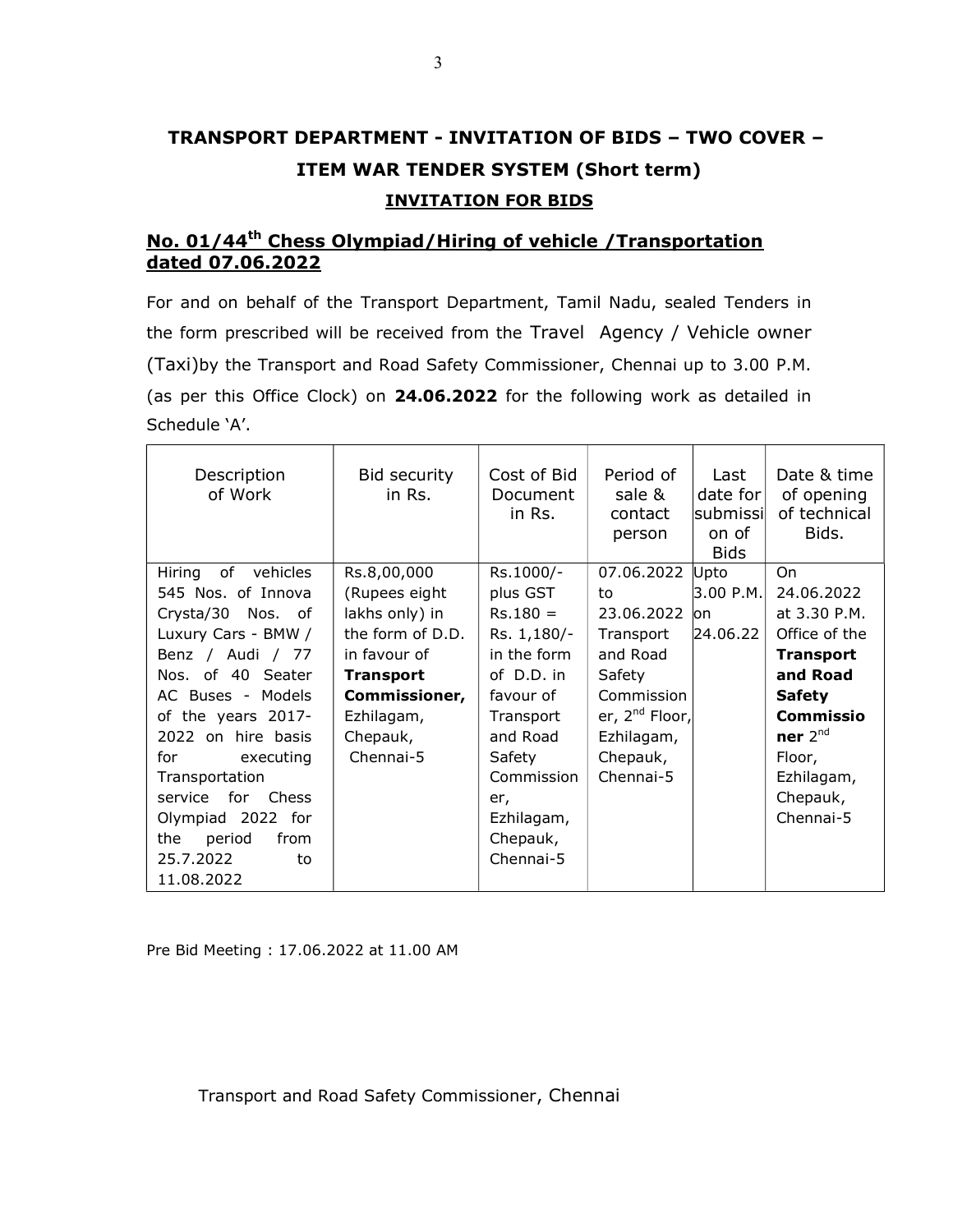If bid documents are required by post an amount of Rs.250/- to be paid additionally and in such cases the Transport Department, Tamil Nadu will not be responsible for the delay or loss during transit. The bid documents can also be freely down loaded from the web site www.tnsta.gov.in, www.tenders.tn.gov.in</u>. The eligibility or criteria and other terms and conditions as per bid documents will be followed strictly.

The Principal Secretary to Government, Transport Department reserves the right to reject any or all the Bid Documents without assigning any reasons therefore.

Please visit our Website www.tnsta.gov.in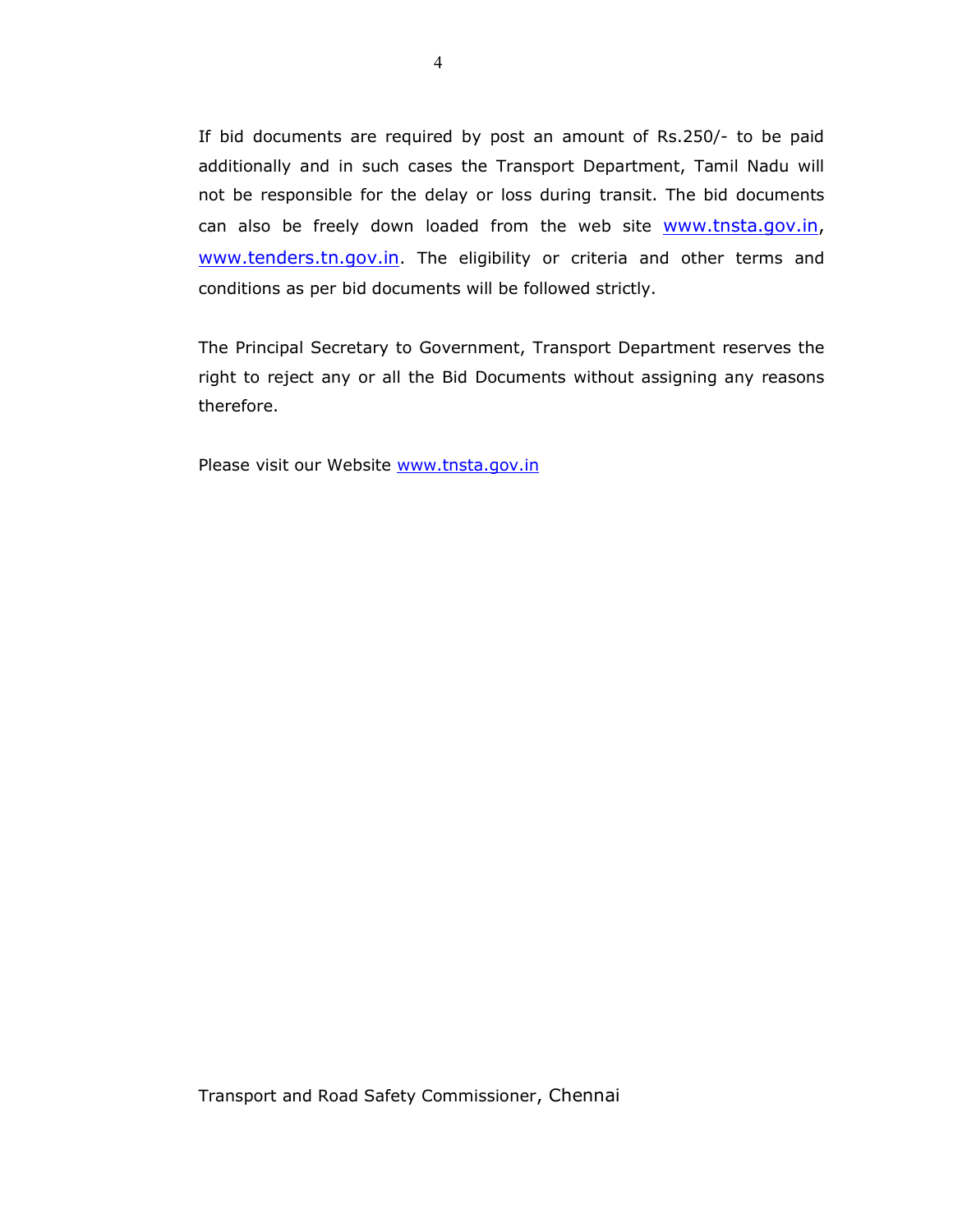## CHECK LIST TO BE ENCLOSED BY BIDDER (along with Bid Documents)

The check list is only indicative and is to assist the bidder in satisfactorily enclosing all required major documents for Technical Qualification. The list is not exhaustive and the bidder should read all clauses of the bid document so as to enclose all documents as required:

## A. Bid Security:

- i) Bid security (EMD) for a value of  $\text{Rs. } 8,00,000$ /- to be furnished
- ii) Furnish the details of Bid Security as under

| <b>Name of the Bidder</b> | Amount and type of<br>security | <b>Issued By</b> |
|---------------------------|--------------------------------|------------------|
|                           |                                |                  |
|                           |                                |                  |
|                           |                                |                  |

## B. The Eligibility Criteria:

- 1. The Vehicles to be hired to Transport and Road Safety Commissioner, Chennai under this contract should strictly be of the make of year 2017- 2022 at the time of submission of Tender. Necessary documentary evidence to this effect as in clause 8 of bid document should be produced along with the Tender.
- 2. The type of Vehicle shall be of reputed brand as given in the description of work.
- 3. Each tenderer having own vehicle/the authorized travelling agency should submit along with their tender, the following Xerox copies of the certificates issued by the competent authorities.
- a. Tenderer should have the RC book, valid Tourist license/ permit, Road tax, Payment of insurance and live fitness certificate (FC) etc., for vehicles.
- b. Valid Driving License of the driver of vehicle.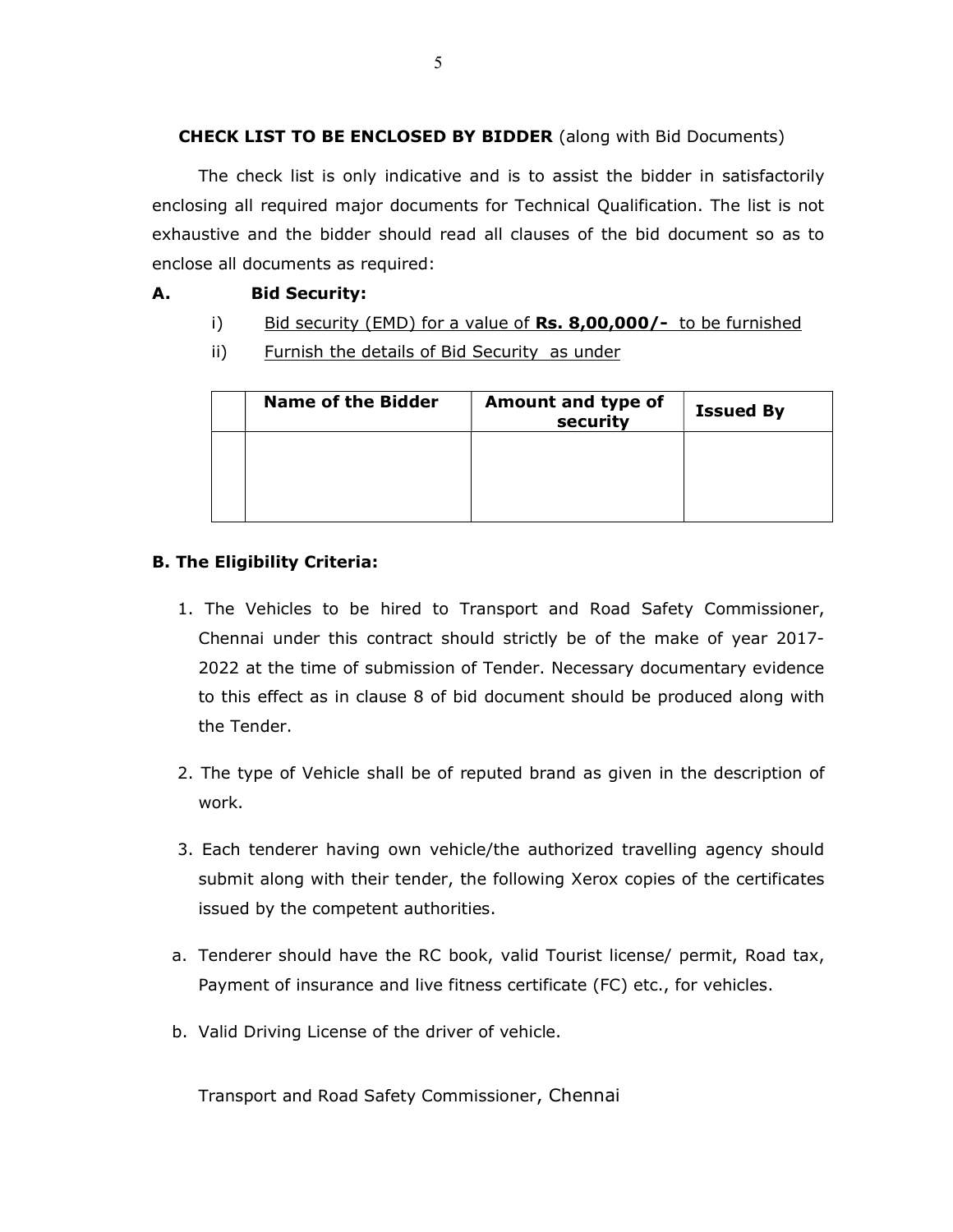- c. Authority of ownership of vehicle or necessary lease agreement for minimum period upto 31.03.2023 and above at the time of tender for hiring the vehicle between the owner of vehicle & Tenderer/ agency.
- d. Certificate covered under section 66 of Motor vehicle act 1988.
- e. Drivers with age limit upto 50 years and with minimum 5 years experience in driving Light motor vehicles and 5 years experience in Heavy Motor Vehicles in case of buses of the driver concerned.
- f. The vehicle should satisfy the norms prescribed by the Pollution Control Authorities (Valid Smoke emission test certificate).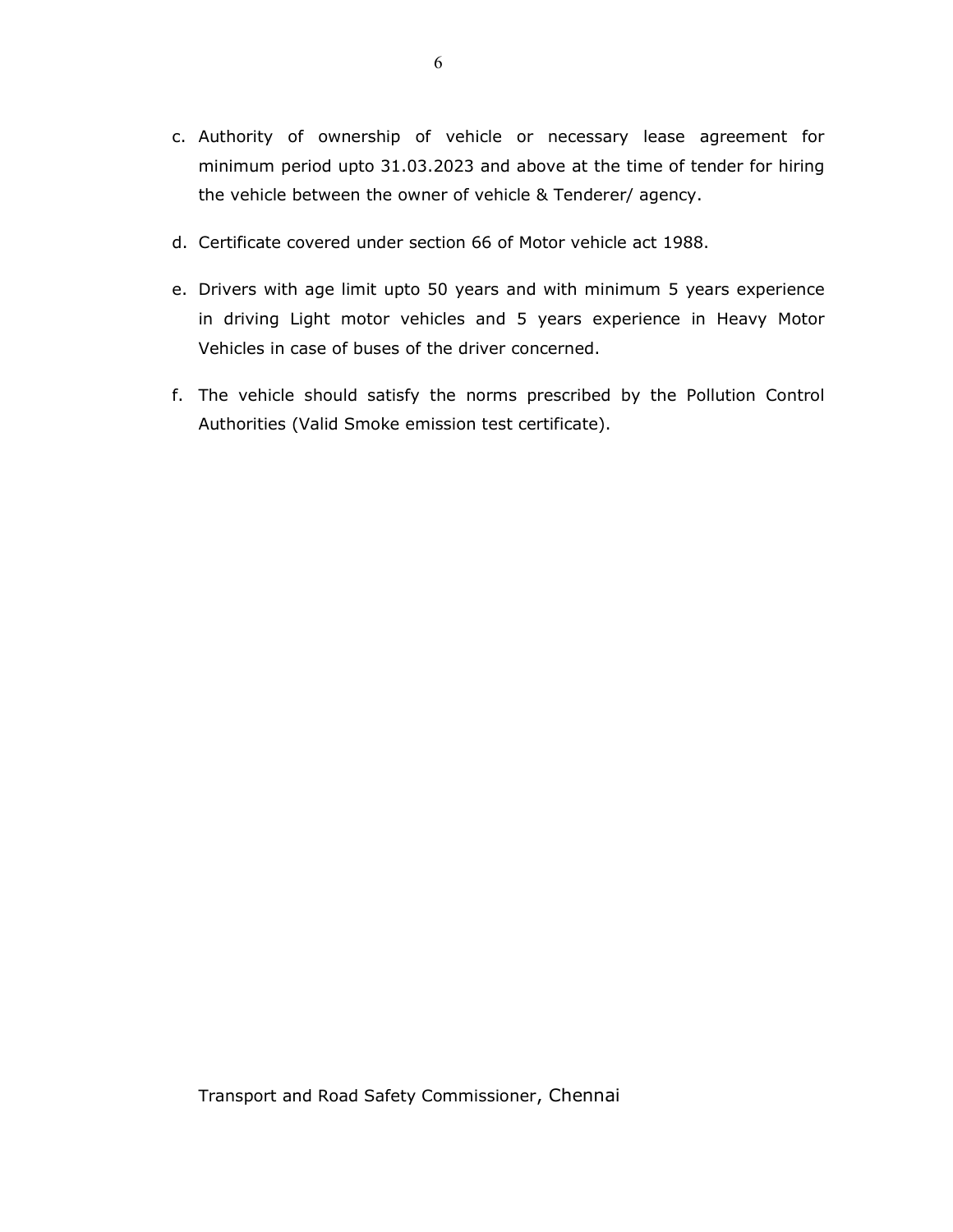### LETTER OF TENDER

Date:

To

The Transport and Road Safety Commissioner, Chennai.

Sir,

- 1. I/We do hereby read the tender and if this tender be accepted, I/ we undertake to execute the following works viz. Hiring of vehicles (545 Nos. of Innova Crysta /30 Nos. of Luxury Cars - BMW / Benz / Audi / 77 Nos. of 40 Seater AC Buses - Models of the years 2017-2022 on hire basis for executing Transportation service for Chess Olympiad 2022 for the period from 25.7.2022 to 11.08.2022.
- 2. I/We have also completed the price list of items in the SCHEDULE-A annexed, in words and in Figures for which I / We agree to execute the work and receive payment on measured quantities (No of kilo meters done as per the log book) as per the General conditions of the contract.
- 3. I/We do hereby distinctly and expressly declare and acknowledge that before the submission of my / our tender, I /We have carefully followed the instructions, in the tender schedule and have read, the General conditions of contract therein and that I /We have made such examination of the contract documents and specifications, and the locations where the said work is to be performed and in regard to the materials required to be furnished as to enable me /us to thoroughly understand the intention of same and the requirements, covenants, stipulations and restrictions contained in the contract and in the said specificationsand distinctly agree that  $I /$  we will not thereafter make any claim or demand upon the Transport and Road Safety Commissioner, Chennaiupon or arising out of any alleged

Transport and Road Safety Commissioner, Chennai

7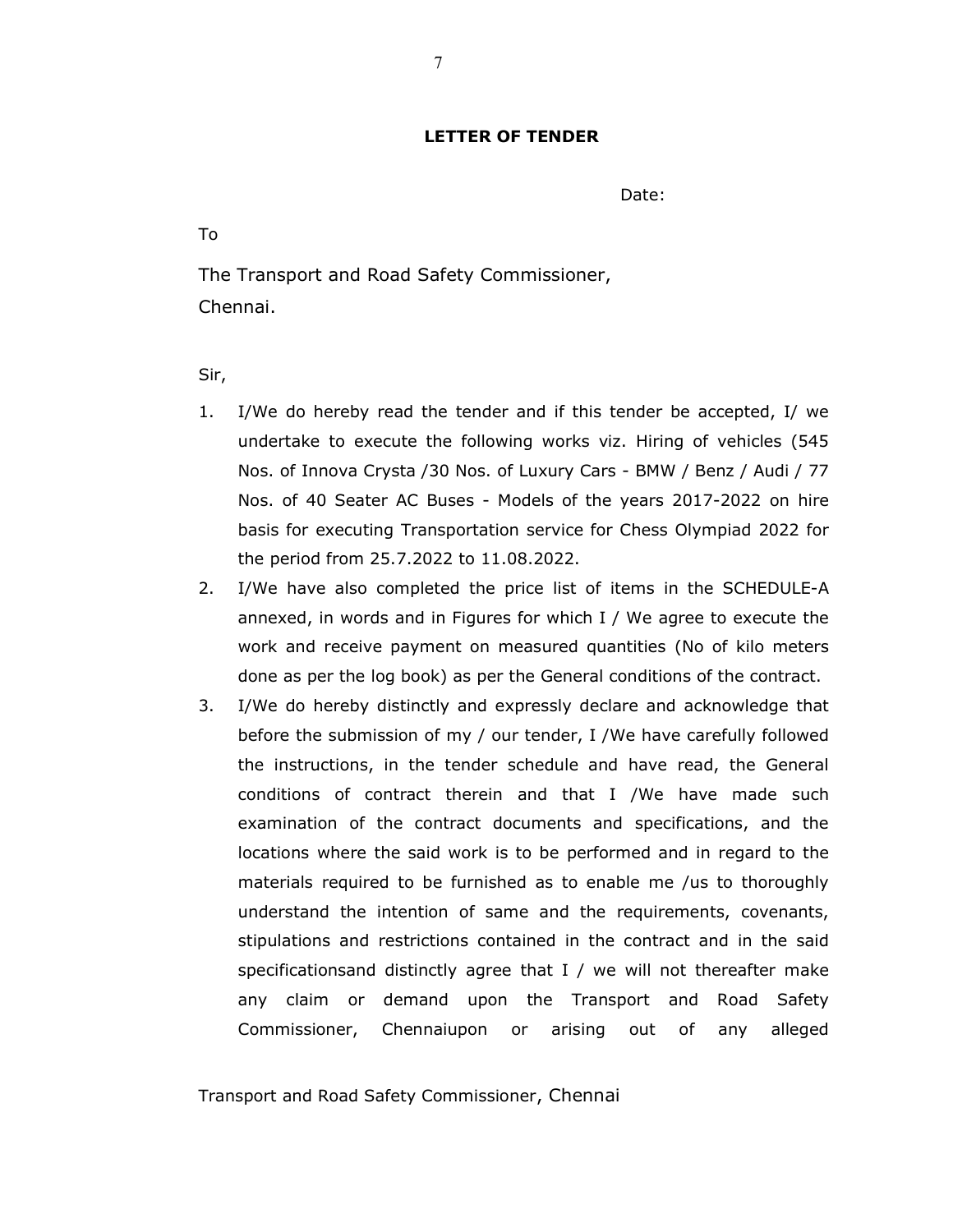misunderstanding or misconception of mistake on my / our own part of the said requirements, covenants, stipulations, restrictions and conditions.

- 4. I/We enclose the following Xerox copies of the Original Certificates issued by the competent authorities.
	- i. R.C. Book, valid Tourist license/ permit, Road tax, Payment of insurance and live fitness certificate (FC) etc., for vehicles.
	- ii. Valid Driving License of the driver of the vehicle.
- iii. Authority of ownership of vehicle or necessary lease agreement minimum of period upto 31.08.2022 and above at the time of tender for hiring the vehicle between the owner of vehicle & Tenderer/ agency
- iv. Certificate covered under section 66 of Motor vehicle act 1988.
- v. Drivers with age limit upto 50 years and with minimum 5 years experience in driving Light motor vehicles (Valid Age Proof document)
- vi. The vehicle should satisfy the norms of the pollution control authorities (valid Smoke emission test certificate).
- 5. I/We enclose ……………………………………………… the sum of Rs………………………(Rupees…………………………………………………………………………… …….……..) in the form of………………………………………………… ………………………………………

……………….. as prescribed in the Tender Notice towards Bid Security (Earnest money Deposit ) which will not bear any interest.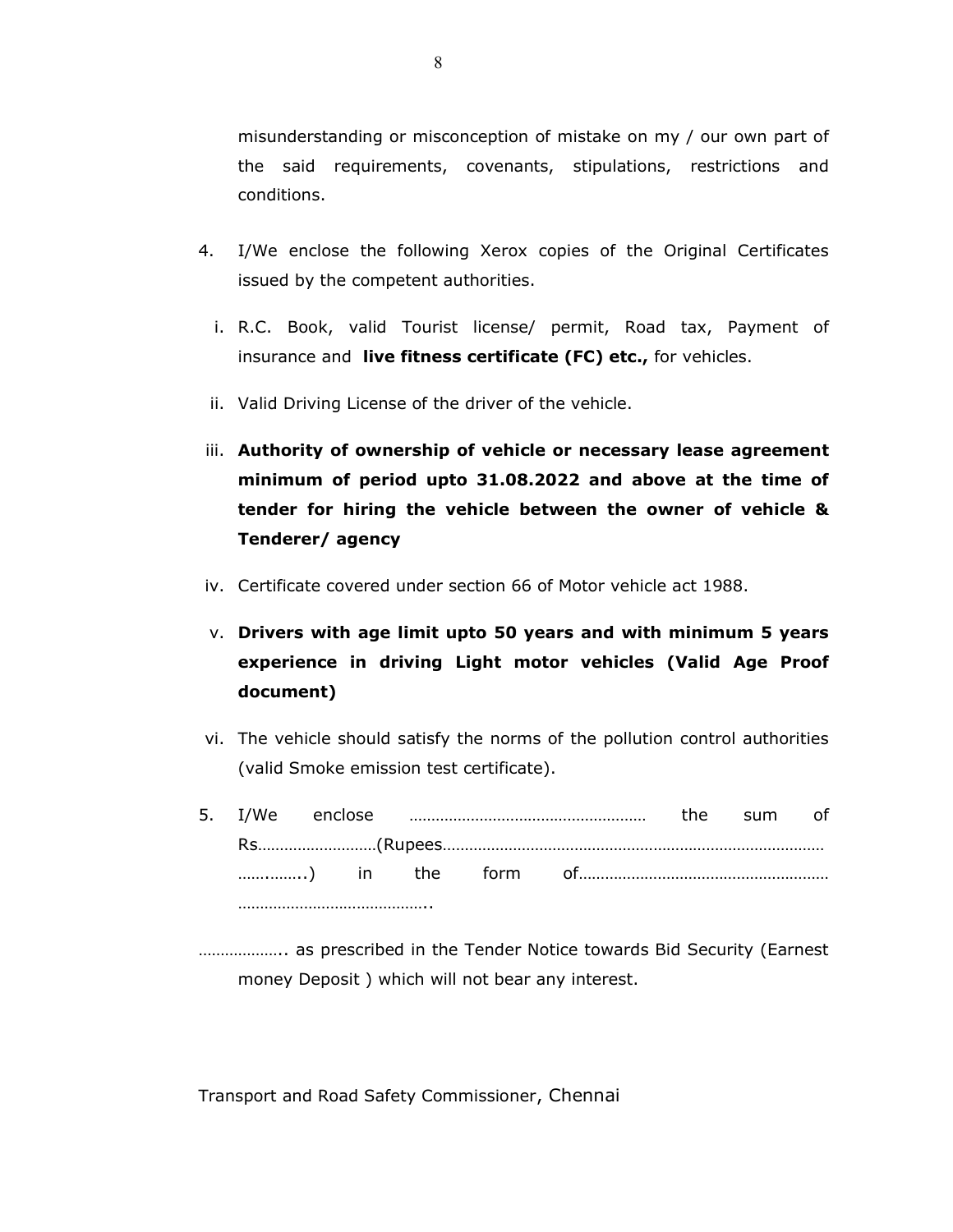- 6. If my / our tender is not accepted, the Bid Security shall be returned to me / us on my / our application when intimation is sent to me / us of rejection. If my / our tender is accepted I / We do hereby agree to produce the Performance Security (Security Deposit) in the manner and form prescribed under clause 10 of the instruction to the bidders as the case may be for the due fulfillment of contract.
- 7. If upon intimation being given to me / us by the tender accepting authority of acceptance of tender I/We fail to enter into the required Agreement within 7 days duly furnishing the Security Deposit as defined, then I/we agree to the forfeiture of the Bid Security. Any notice, required to be served on me / us hereunder shall be sufficient service on me/us if delivered to me / us personally or forwarded to me / us by post either (Registered or ordinary) or left at my / our address given herein, such notice shall, if sent by post be deemed to have been served on me / us at the time when in due course of post it would be delivered at the address to which it is sent.
- 8. I/we fully understand that on receipt of communication of acceptance of tender from the accepting authority, there emerges a valid contract between me / us and the Transport and Road Safety Commissioner, Chennai represented by the officer accepting agreement and the standard contract terms and conditions of the Transport and Road Safety Commissioner, Chennai and the tender document issued by the Transport and Road Safety Commissioner, Chennai, i.e. Tender Notice, Tender with schedules, General conditions to the contract and special conditions of the tender, negotiation letters, communication of acceptance of tenders, shall constitute the contract for this purpose and be the foundation of rights of both the parties, provided that, it shall be open to the acceptance authority to insist on execution of any written agreement by tenderer, if administratively considered necessary or expedient.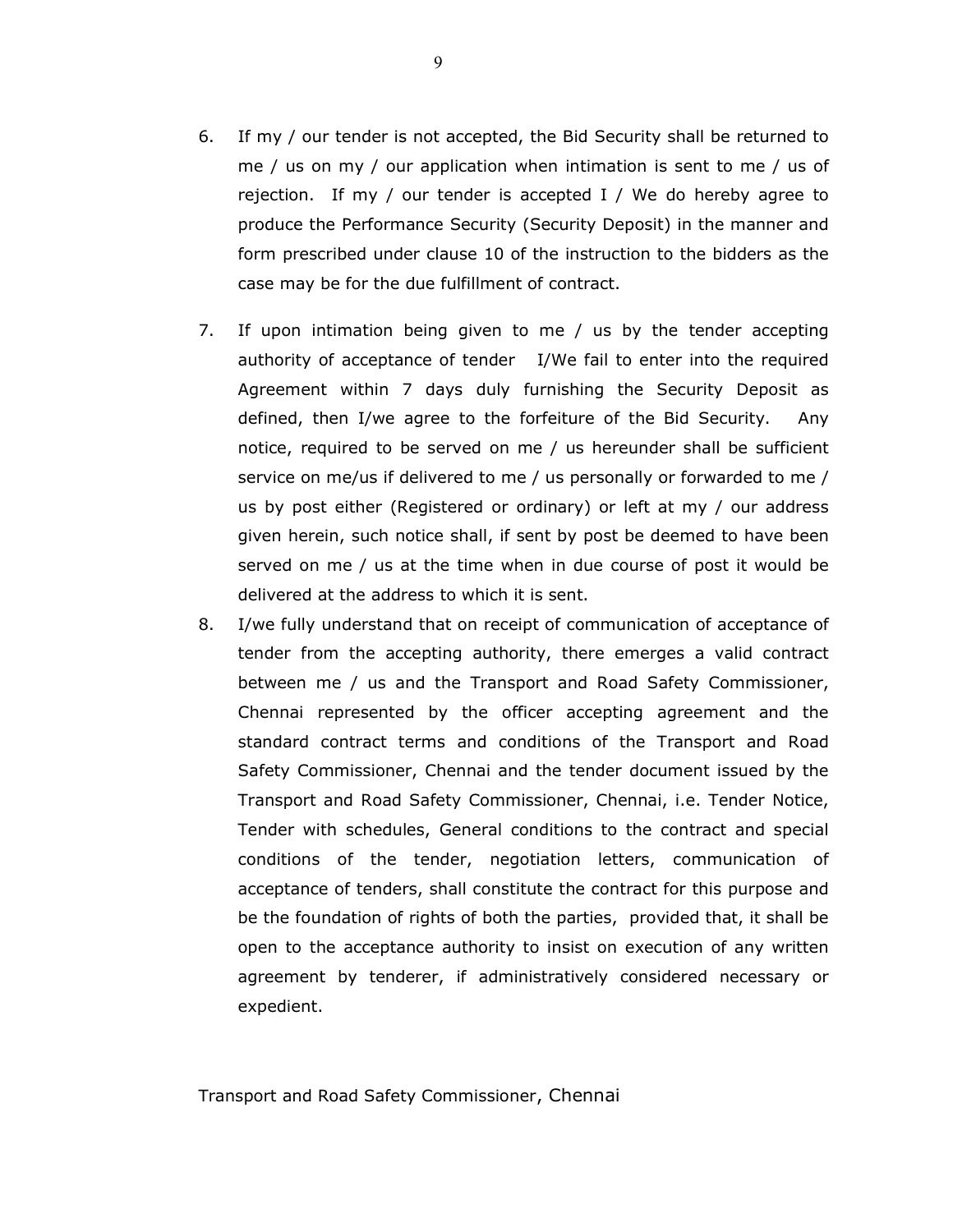- 9. I / We have also carefully examined the standard contract Terms and Conditions of the Transport and Road Safety Commissioner, Chennai in acknowledgement of being bound by all conditions of the clauses of the General Conditions of contract and all specifications for items of works described by specification number in Bill of quantities (Schedule  $- A$ ).
- 10. In consideration of the payment of Rs. …………………..…………………………) or such other sums as may be arrived at under the clause of the General conditions to the contract relating to payment by final measurement at unit prices. I / we agree subject to said conditions to execute and complete the works and method of payment thereafter were provided in the said condition.
- 11. I/We agree that upon the standard contract terms and conditions of this contract being fulfilled and performed to the satisfaction of the Transport and Road Safety Commissioner, Chennai, the security deposited by me / us as herein before recited or such portion thereof as I / we may be entitled to under the said conditions be paid back to me / us.
- 12. I/We agree in the event of any dispute arising between the parties hereto in respect of any of the matter comprised in this contract, the same shall be settled by a competent court having jurisdiction, over the place where the contract is awarded and agreement is executed and by no other court.
- 13. I/We undertake and agree that I/We will not withdraw this tender during the period of validity of my/our tender as indicated in my /our tender and also during such extended period as agreed to by me/us such period to date from the last date by which tenders are due to be submitted and if I/We do so with draw I/We agree to forfeit the Bid Security and Security deposit to the Transport and Road Safety Commissioner, Chennai.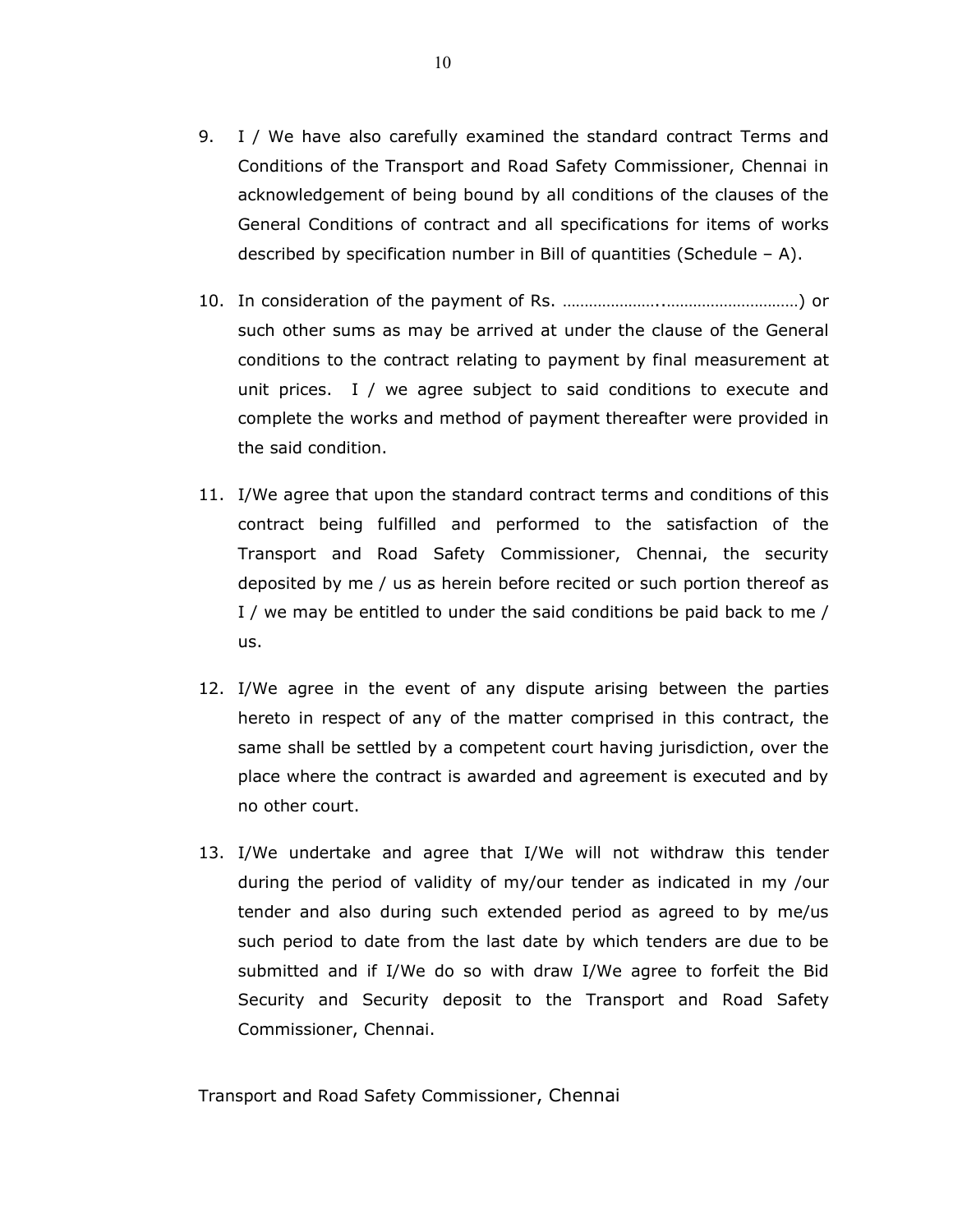14. I/We understand that the Transport and Road Safety Department is not bound to accept the lowest or any tender the Transport and Road Safety Commissioner, Chennai may receive.

Dated this day of

Signature of the Tenderer

Address: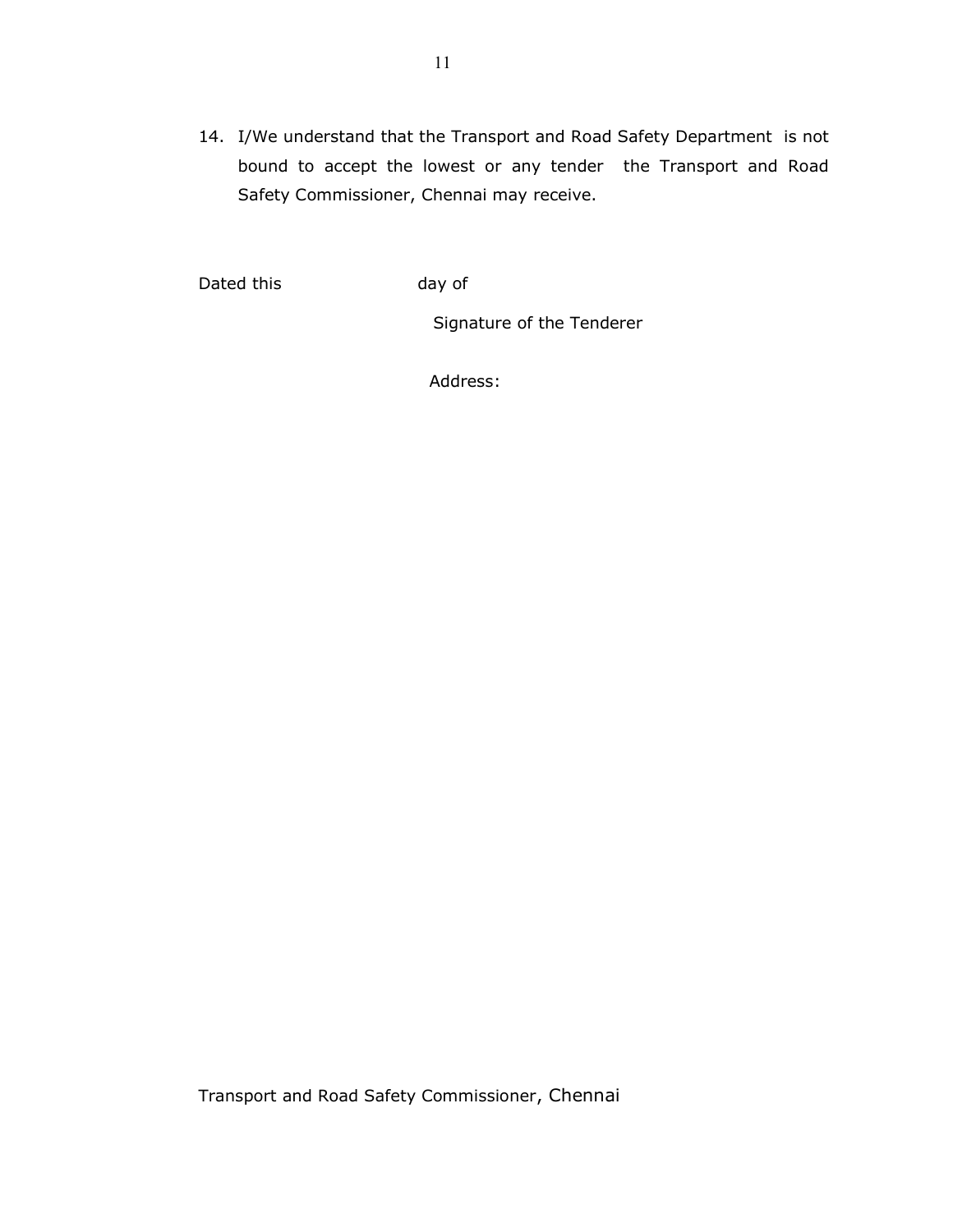## A. INSTRUCTIONS TO THE BIDDERS

**Definition:** In the contract (as herein after defined) the following words and expressions shall have its meaning hereby assigned to them except where the contract otherwise requires.

Employer means:Transport and Road Safety Commissioner, Chennai. Contract means : Works specified in the invitation of the Bids.

- 1. This Hiring of vehicles on Contract basis will follow the procedure prescribed under The Tamil Nadu Transparency in Tenders Act, 1998 and Rules 2000 and subsequent amendments there on.
- 2. The tenderer is required to examine carefully all the instructions, conditions, forms, terms, specifications and General Conditions of Contract. Failure to comply with the requirement of bid will be at tenderers own risk. Tenderers not responsive to the requirements of the tender documents are liable to be rejected. The tenderer should sign every page of the Tender schedule/ documents/ conditions/ tender specifications without any omission.

### 3. Down loading the documents from web site:

If the documents are down loaded by the tenderer from the web site, the tenderer should offer their tender duly filled and signed along with all required documents to the tender inviting authority as notified in the IFB subject to the following:

- a. The bidder shall furnish a certificate to the effect that no correction/ alteration on the bid document downloaded from the web site was made by him and he shall abide by all the terms, conditions and specifications contained in the bid document.
- b. No cost towards bid document shall be required to be paid by the bidders who are using the forms downloaded from the designated website.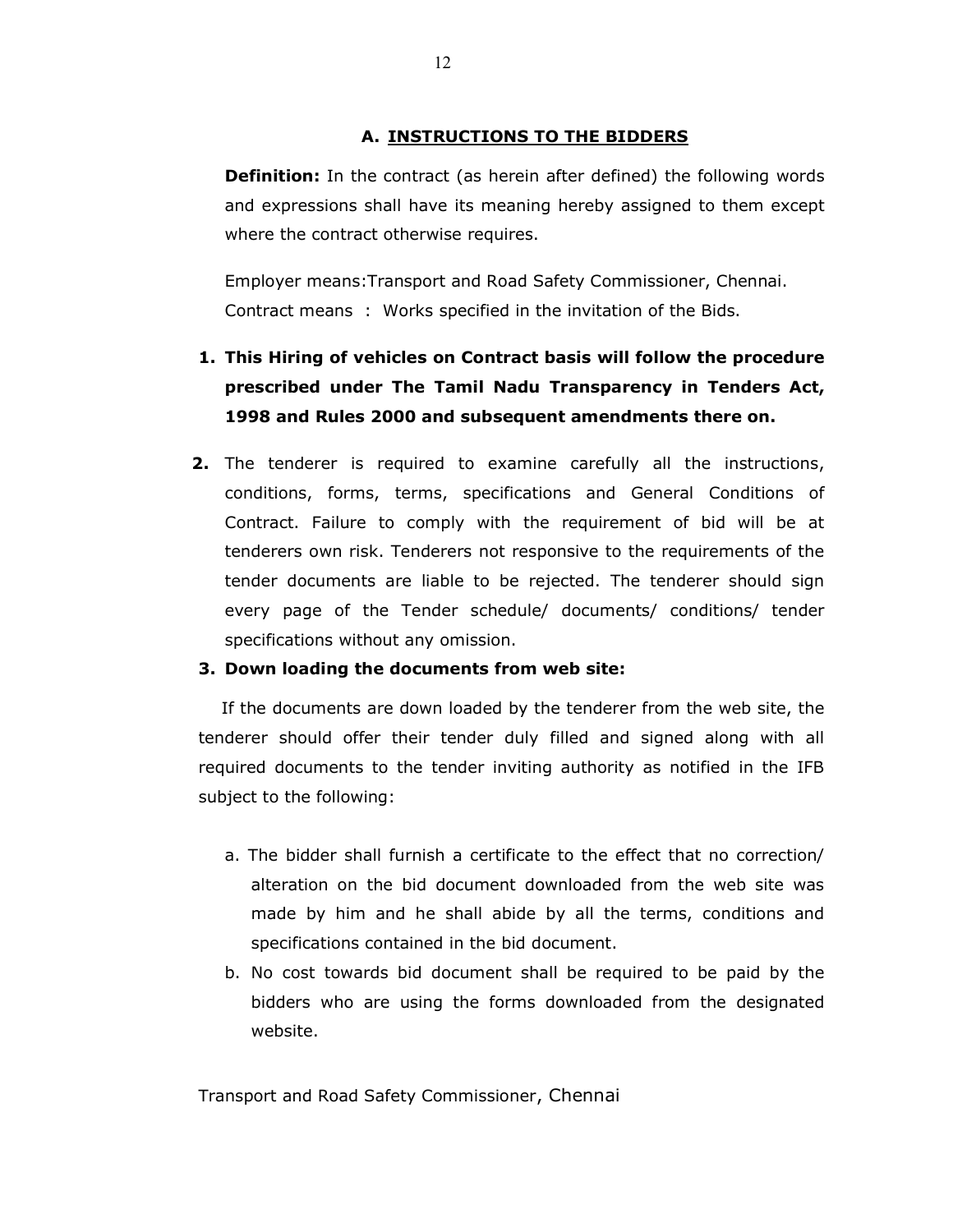The bidder shall submit the tender to the tender inviting authority i.e.The Transport and Road Safety Commissioner, Chennai.

#### c. Method of Tendering:

If the tender is made by an individual, the tender documents shall be signed by him with his name and address, or his power of attorney in which case, a certified copy of the registered power of attorney shall accompany the tender.

If a registered firm makes the tender, the Proprietor or the Managing Partner shall sign it, as the case may be, with full name of the firm and address.

If the tender is made by a limited company or a limited corporation, it shall be signed by a duly authorised person holding the power of attorney for signing the tender in which case a certified copy of the power of attorneyshall accompany the tender.

Such limited company or corporation may be required to furnish satisfactory evidence of its existence before the contract is awarded.

The Tenderers should also furnish such further particulars/evidence as may be required by the Transport and Road Safety Commissioner, Chennai before execution of the Agreement.

#### 5. One Bid per Bidder

Each bidder shall submit only one bid for the whole work. A bidder who submits or participates in more than one bid will be disqualified.

#### 6 .Cost of Bidding

The bidder shall bear all the costs associated with the preparation and submission of his bid. The Employer will in no case be responsible for those costs, regardless of the conduct or the outcome of the bidding process.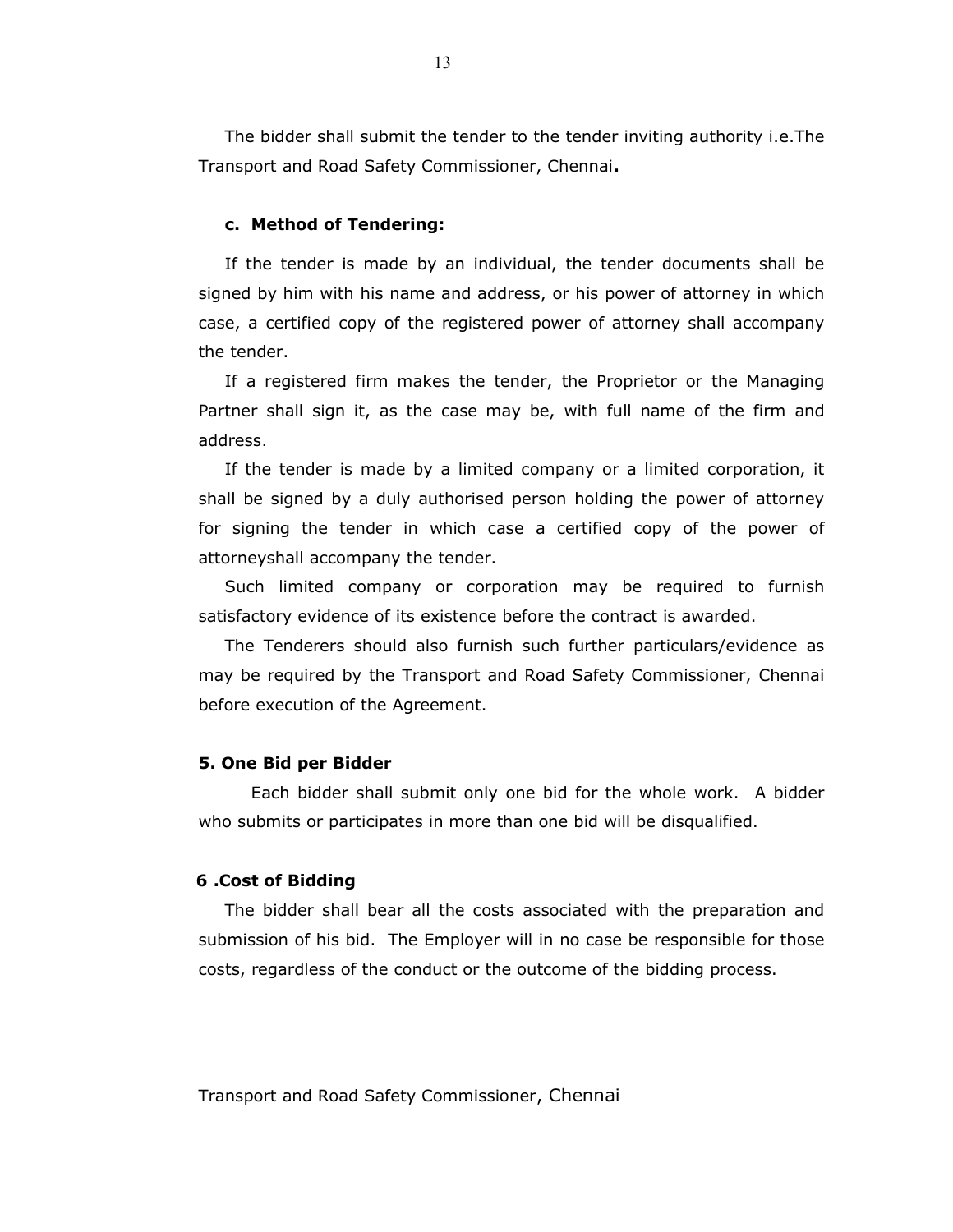## B. ELIGIBILITY / QUALIFICATION CRITERIA

#### 7. Qualification Criteria:

 Tenders from Traveling Agencies with own vehicle, Vehicle owners with 'Tourist' permits will be considered.

The Tenderer should enclose Xerox copies of the Original Certificates issued by the competent authorities.

- i. Tenderer should have the RC book, valid Tourist license/ permit, Road tax, Payment of insurance and live fitness certificate (FC) etc.
- ii. Valid Driving License of the drivers of the vehicle.
- iii. Authority of ownership of vehicle or necessary lease agreement forminimum period upto 31.08.2022 and above, at the time of tender for hiring the vehicle between the owner of vehicle & Tenderer/ agency.
- iv. An experience certificate for minimum of 5 (five) years in driving Light motor vehicles and 5 years experience in Heavy Motor Vehicles in case of buses of the driver concerned.

The vehicle should satisfy the norms as prescribed by the Pollution Control Authorities (Valid Smoke emission test certificate).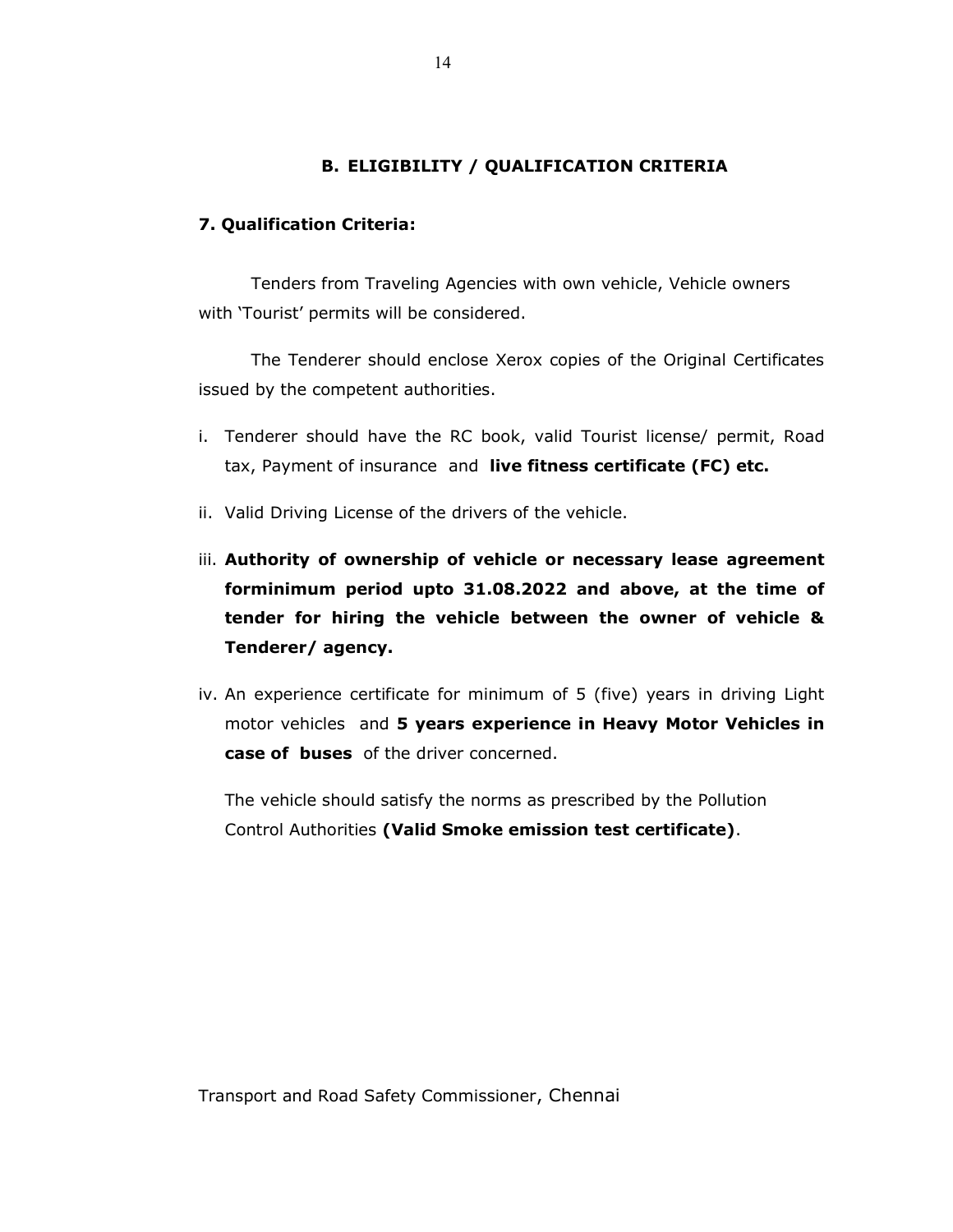#### C.BID DOCUMENTS

#### 8. Contents of Bid Documents

The Bid Documents will comprise the following documents and addenda issued in accordance with the conditions as below:

> Letter of concern Invitation of bids Check list Letter of Tender Instruction to Bidders Eligibility/ Qualification criteria Bid documents Preparation of Bids Submission of Bids Bid opening and evaluation Award of contract Details in support of eligibility criteria General conditions Undertaking Special conditions Annexure (Vehicle details and requirements)

#### 9. Clarification of Bid Documents.

A prospective bidder requiring any clarification of the bid documents may notify the employer in writing or by cable (hereinafter the term cable is deemed to include telex and facsimile) at the employer's address indicated in the invitation for bid. The employer will respond to any clarification which is received earlier than 7 days prior to the dead line for submission of bids. Copies of the employer's response will be forwarded to the purchaser of the bidding document including a description of the enquiry but without identifying its source.

#### 10. Amendment to Bid Documents

At any time prior to the deadline for submission of bids, the Employer may amend the bid documents by issuing Addenda.

Any Addendum thus issued shall be part of the bid documents and binding and shall be communicated in writing or by cable to all purchasers of the bid documents. Prospective bidders shall promptly acknowledge the receipt of each addendum by cable to the Employer.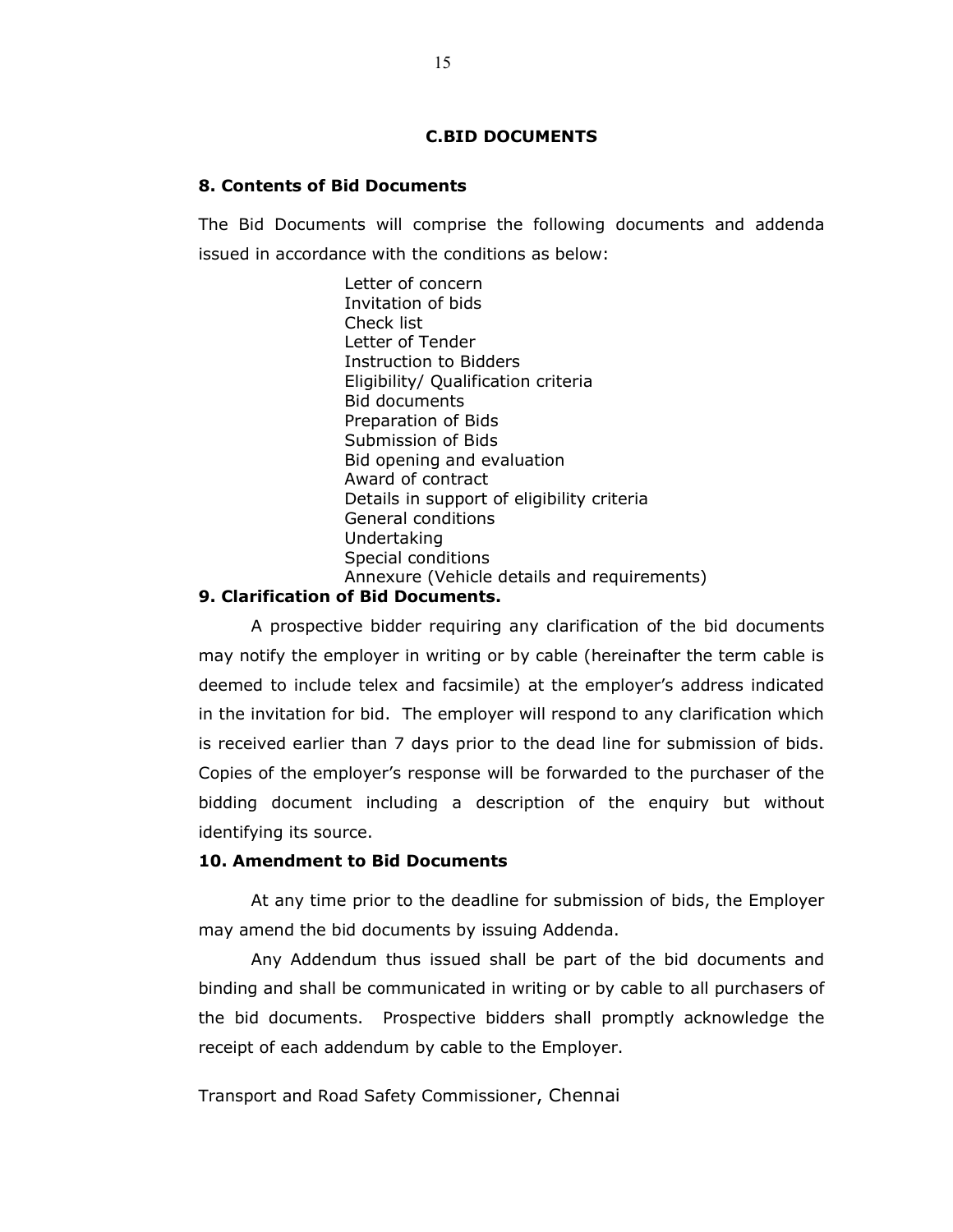To give prospective bidders reasonable time in which to take an addendum into account in preparing their bids, the Employer shall extend as necessary the deadline for submission of bids, in accordance with Clause 21.2 of "Submission of Bids".

#### D.PREPARATION OF BIDS

#### 11. Language of the Bid

The bid, and all correspondences and documents related to the bid exchanged by the bidder and the Employer shall be written in English language. Supporting documents and printed literature furnished by the bidder may be in other language provided they are accompanied by an accurate translation of the relevant passages in English language, in which case, for purpose of interpretation of the bid, the translation shall prevail.

#### 12. Document comprising the Bid

The bid submitted by the bidder shall comprise the following:

#### Cover – I (Technical Bid)

- i. The Bid Documents duly filled and signed
- ii. Bid Security
- iii. List of Annexure & Certificates as called for in the bid document
- iv. Any other material required to be completed and submitted by the bidders in accordance with these instructions.

The bid to be prepared by the bidder shall comprise the entire documents in full, i.e., the Tender documents and Appendix there to, the Bid Security, the information on eligibility criteria supported by relevant documentary evidence and any other material required to be collected and submitted in accordance with the instructions to Bidders embodies in these bidding documents. The forms and Schedules shall be used without exception subject to extension of the Schedules in the same format. If the covering letter accompanying the tender documents is in the tenderers letter head form, all the terms and conditions printed therein should be scored out duly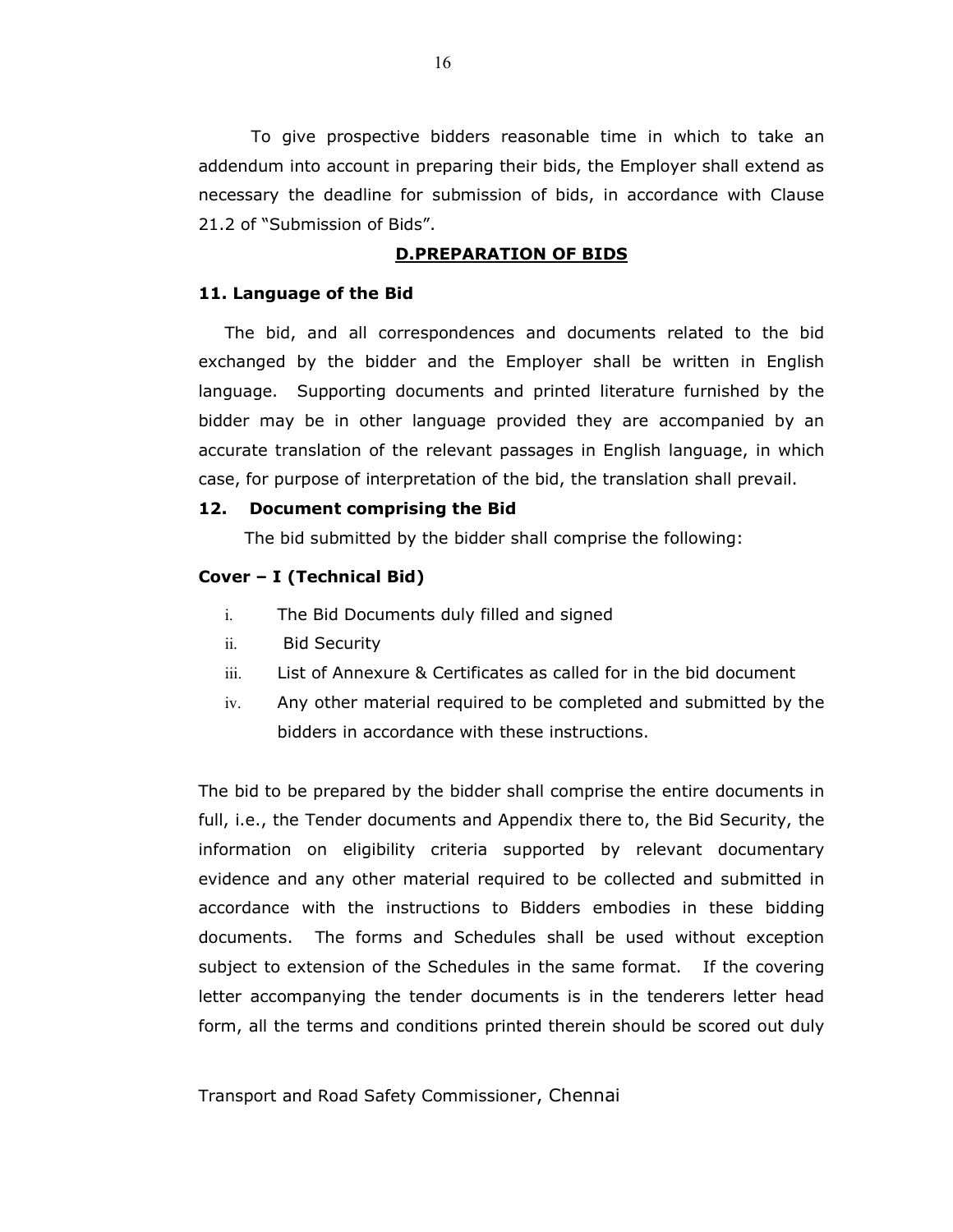authenticated. It should be distinctly understood that such printed terms and conditions in the letterhead would not have any binding on the Transport and Road Safety Commissioner, Chennai.

#### Cover – II (Price Bid)

- i. Priced Bill of Quantity duly signed.
- ii. The Bid should be submitted only in the original documents as issued by the Employer. No alteration or correction should be made under any circumstances in the Bid Documents issued by the Employer.
- iii. Conditional tenders are liable for rejection

The prices offered by the contractor shall remain in force for the entire contract period and no variation in price shall be allowed under any circumstances. The rate should be quoted in the Schedule 'A' only and should not be quoted in separate letter. The rate quoted should be legible and any correction, overwriting shall be attested with full signature of the tenderer. If the tenderer fails to score out the word either of excess or less, the word less alone will be taken into consideration.

 The rate should be specified both in figures and in words. If there is any variation between the rate quoted in figures and words then the lowest rate quoted in words shall be taken into account as the tender rate.

#### 13. Bid Prices

The contract shall be for the whole works as described in the bill of quantities submitted by the bidder.

The bidder shall fill in rates and prices and line item total ( both in figures and words ) for all items of works described in the Bill of Quantities along with total bid price ( both in figures and words). Items for which no rate or price is entered by the bidder will not be paid for by the employer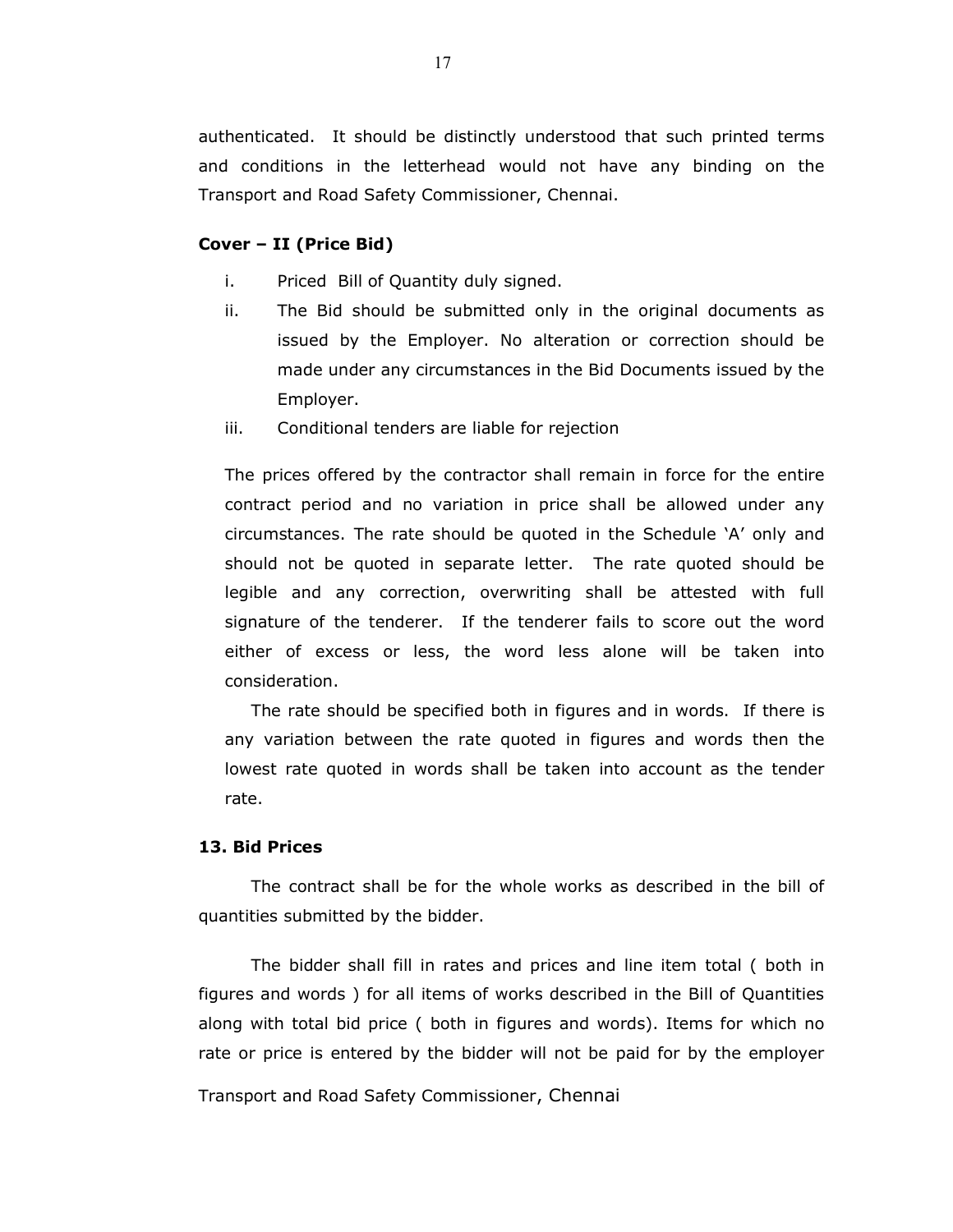when executed and shall be deemed covered by the other rates and prices in the bill of quantities. Corrections if any shall be made by crossing out, initialling.

All duties, taxes and other levies payable by the contractor under the contract or for any other cause shall be included in the rates, prices and total bid price submitted by the bidder.

#### 14. Currencies of Bid and Payment

The unit rates and the prices are quoted entirely in Indian Rupees.

#### 15. Bid Validity

 Bids shall remain valid for a period not less than ninety days (90 days) from the date of opening of Technical Bid. A bid valid for a shorter period shall be rejected by the Employer as non responsive.

In exceptional circumstances, prior to expiry of the original time limit, the Employer may request the bidders to extend the period of validity for a specific additional period. The request and the bidders' response shall be made in writing or by cable. a bidder may refuse the request without forfeiting his bid security. A bidder agreeing to the request will not be required or permitted to modify his bid, but will be required to extend his bid security for; the period of extension.

#### 16. Bid Security

1. The bidder shall furnish, as part of his bid, a bid security of Rs.8,00,000/- (Rupees Eight lakhs only) in the form Demand Draft obtained from any Nationalized Scheduled bank payable at Chennai and drawn in favour of Transport Commissioner. The E.M.D will not bear any interest.

- 2. Bank Guarantee will not be accepted towards the E.M.D.
- 3. Tenders not accompanied by E.M.D will be summarily rejected. Whereas the tenderer is exempted from payment of EMD, the tenderer should enclose the authenticated proof of such exemption, along with the tender.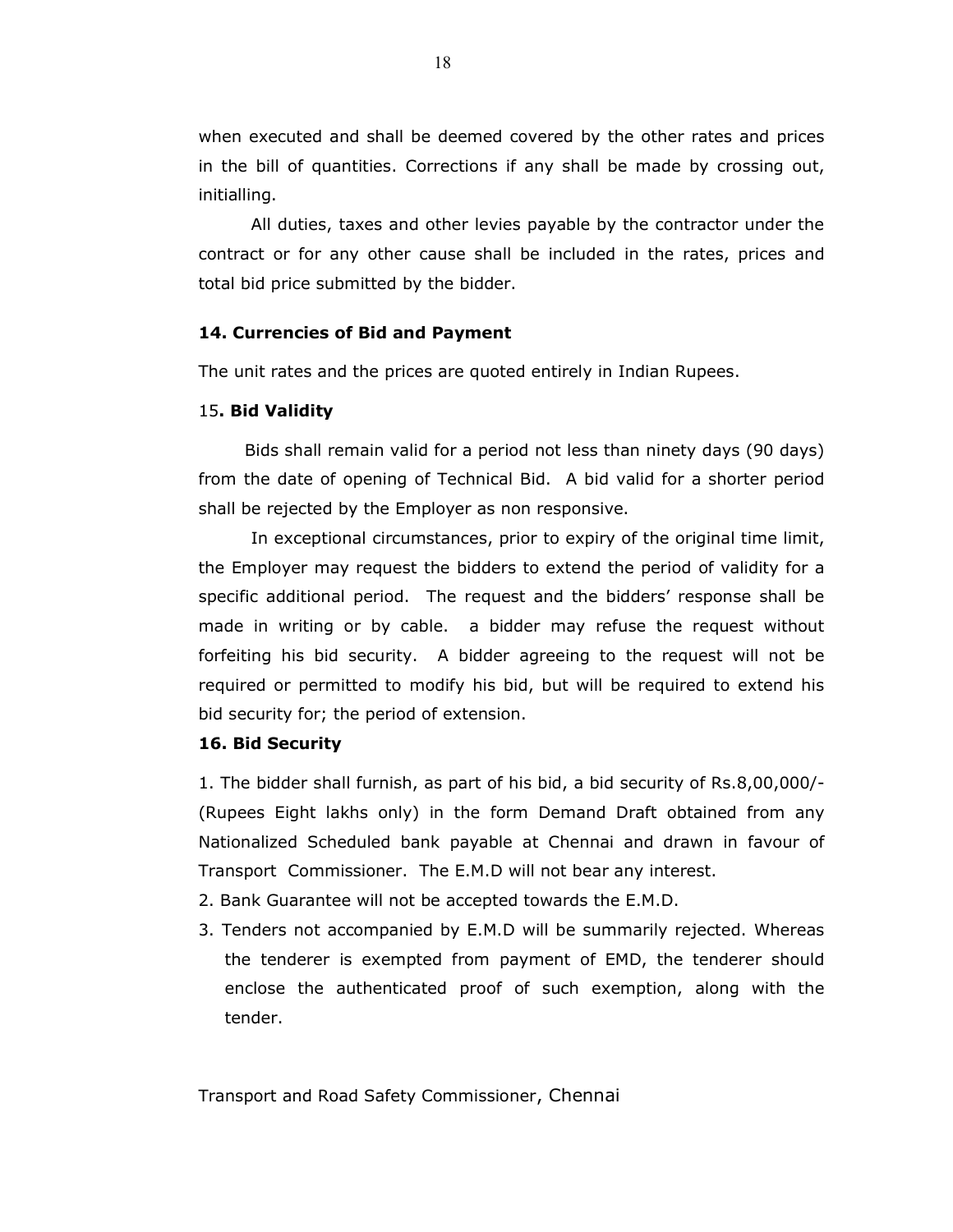Any bid not accompanied by bid security in stipulated form shall be rejected by the Employer as non responsive.

The bid security of the unsuccessful bidders will be returned as promptly as possible, but not later than 30 days either after the expiration of the period of bid validity or after finalisation of the bid whichever is later.

The bid security of the successful bidder will be returned after the bidder has furnished the required performance security and signed the agreement. No interest in payable on Bid security by the Employer.

#### The bid security shall be forfeited.

- \*In the case of bidder withdrawing or modifying his bid during the period of bid validity
- \*If the bidder does not accept the corrections of the bid price, pursuant to clause 28 of "Bid Opening and Evaluation"
	- On the receipt of work order, the successful bidder should respond with the remittance of performance Security and execution of the agreement within a maximum period of 7 days from the date of work order, failure which, he will be liable for the forfeiture of the Earnest Money Deposit remitted by the bidder along with the bid documents.

#### 17. Compliance to Technical Specifications.

Bidders shall submit their offers that comply with the requirements of the bidding documents including the basic information.

#### 18. Format and Signing of Bid

The bid document submitted to the Employer shall be typed or written in indelible ink and shall be signed by a person duly authorised to sign on behalf of the bidder in accordance with "Instructions to Bidders". All pages of the bid and where entries or corrections have been made shall be initialled by the person signing the bid.

The bid shall contain no alteration or additions, except those to comply with the instructions issued by the Employer and wherever necessary to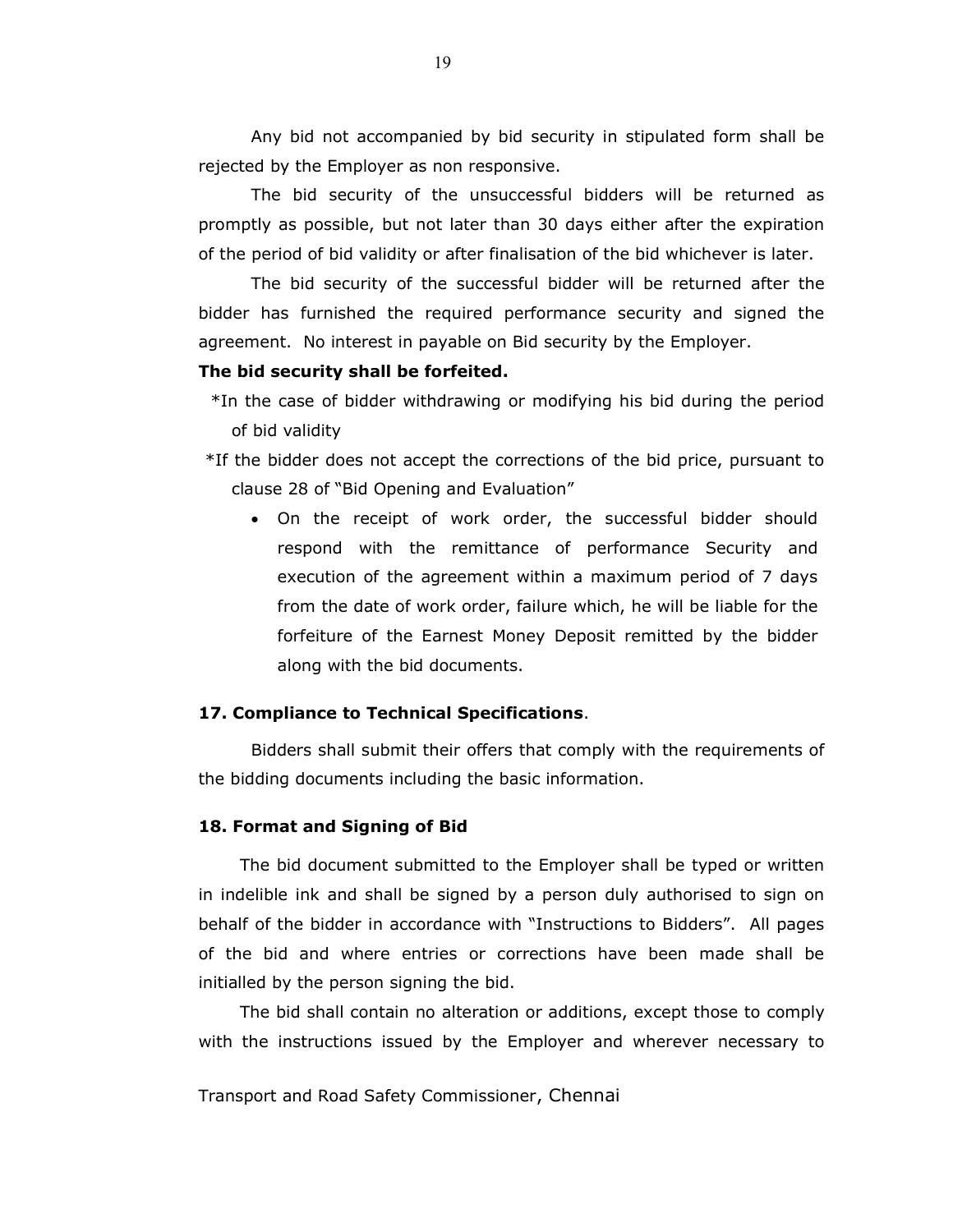correct errors made by the bidder, in which case such corrections shall be initialled by the person signing the bid.

The technical and price bids (BOQ) as issued by the Employer should be submitted duly signed at the bottom of each page, failing which the bids will be summarily rejected.

#### 19. Pre Bid Meeting:-17.06.2022 at 11.00 A.M.

The purpose of the meeting will be to clarify issues and to answer queries on any matter related to the tender may be raised at that stage.

The bidder is requested, as far as possible, to submit the queries in writing or by cable, to reach the Employer not later than one week before the meeting.It may not be practicable at the meeting to answer queries received late.

Minutes of the meeting, including the text of the queries (without Identifying the source of enquiry) and the responses given together with any responses prepared after the meeting, will be transmitted without delay to all purchasers of the bidding documents. Any modification of the bidding documents listed in clause "Submission of Bids", which may become necessary as a result of the pre bid meeting shall be made by the Employer exclusively through the issue of an addendum pursuant to clause the "Bid Document" and not through the minutes of the bid meeting.

Attendance at the pre bid meeting is not mandatory and non attendance will not be a cause for disqualification of the bidder.

#### E. SUBMISSION OF BIDS

#### 20. Sealing and Marking of Bids

- 20.1 Two cover system shall be adopted for submission of bids.
- 20.2 The first cover shall contain the technical bid documents, supporting material relating to the eligibility criteria, Bid Security in the proper form and other connected Certificates.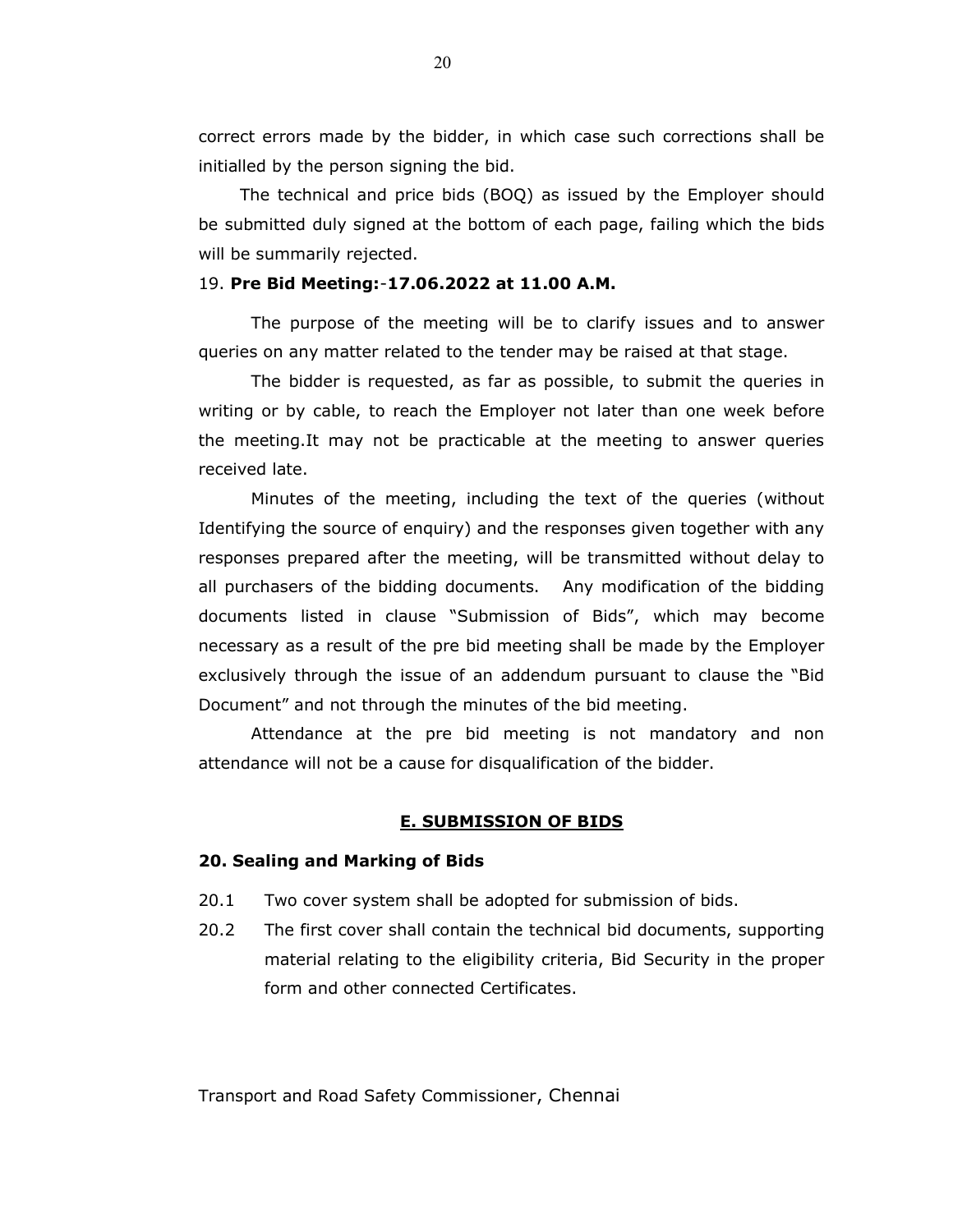- 20.3 No indication either direct or indirect, implicit or explicit regarding the rates and prices should be made in the technical bid or any other documents submitted in the first cover.
- 20.4 The second cover shall contain the Price Bid alone.
- 20.5 The bids should be submitted in the original bid documents as issued by the Employer.
- 20.6 The bid documents, under no circumstances, are transferable.
- 20.7 The first cover containing the Technical Bid and Bid Security and the second cover containing the Price Bid, should be pasted properly, sealed and super scribed indicating clearly the name of work and marking specifically as under:

## Cover I - Technical Bid Cover II - Price Bid

Both the covers containing the Technical bid and Price Bid should be placed in a common envelope, pasted, sealed and super scribed properly.

20.8 All the envelopes shall be addressed to the Employer at the following address:

#### Transport and Road Safety Commissioner,

2<sup>nd</sup> Floor, Ezhilagam, Chepauk, Chennai-5.

#### Bid for

#### Name of Work :-

" Hiring of vehicles 545 Nos. of InnovaCrysta/30 Nos. of Luxury Cars - BMW / Benz / Audi / 77 Nos. of 40 Seater AC Buses - Models of the years 2017-2022 on hire basis for executing Transportation service for Chess Olympiad 2022 for the period from 25.7.2022 to 11.08.2022"

IFB No. 01/44th Chess Olympiad/Hiring of vehicle /Transportation dated 07.06.2022

20.9 In addition to the Identification required above, the envelope shall indicate the name and address of the bidder to enable the bid to be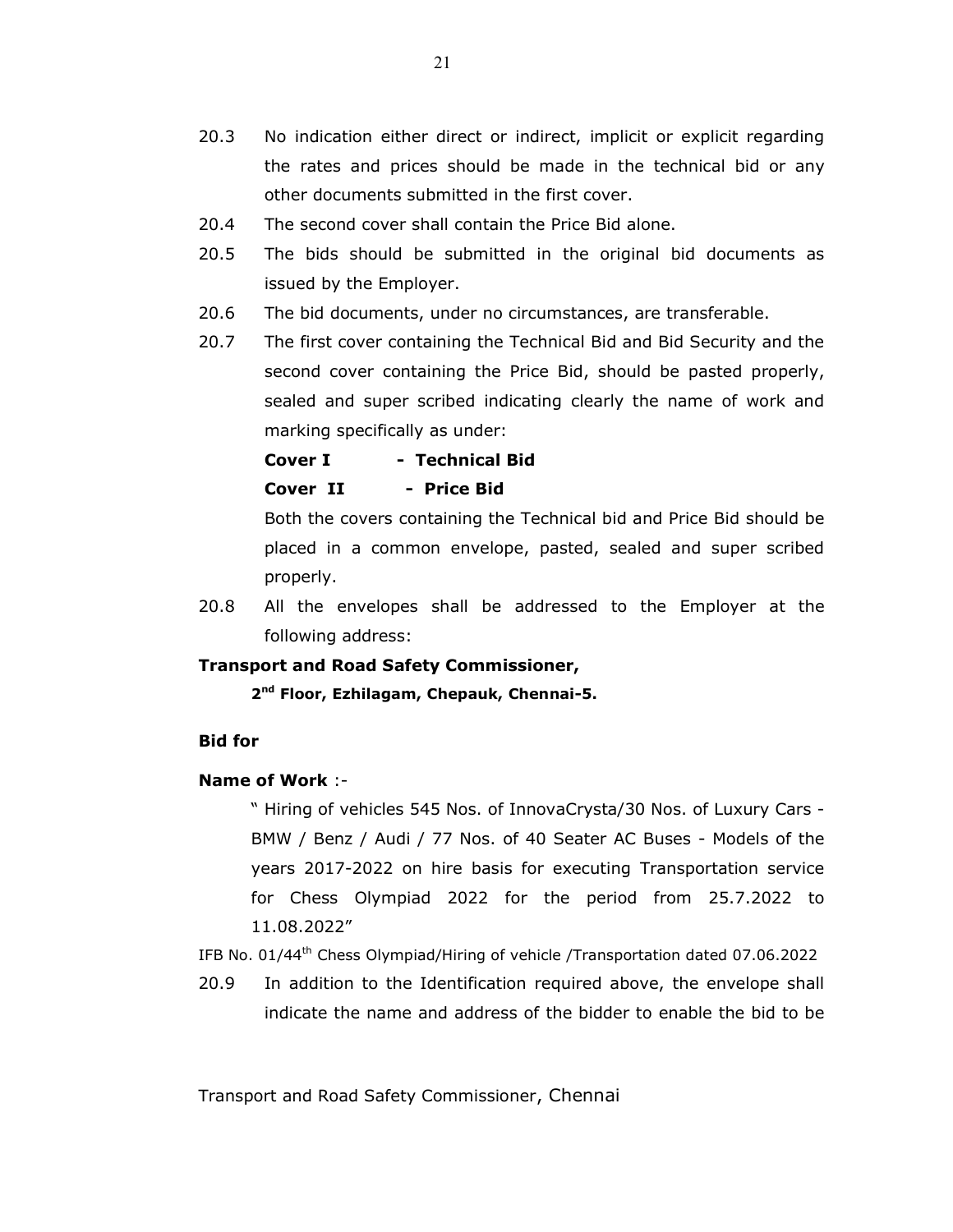returned in case it is declared late, pursuant to Clause of "Submission of Bids".

20.10 If the envelope is not sealed and marked as above, the Employer will assume no responsibility for the misplacement or premature opening of the bid.

#### 21. Deadline for Submission of the Bids

- 21.1 Bids must be received by the Employer at the address specified in clause 20.8 above not later than 3.00 PM on 24.06.2022 In the event of the specified date for the submission of bids declared a holiday for the Employer, the bids will be received upto the appointed time on the next working day. Tenders if delivered in person, should be deposited in drop box between 10.00 a.m. to 05.45 p.m. on all working days kept at the Office of the Transport and Road Safety Commissioner, Chennai.
- 21.2 The Employer may extend the deadline for the submission of bids by issuing amendment in accordance with clause of "Bid Documents" in which case all rights and obligations of the Employer and the bidders previously subject to the original deadline will then be subject to the new deadline.
- 21.3 The Employer may extend the deadline for the submission of bids by issuing amendment in accordance with clause of "Bid Documents" in which case all rights and obligations of the Employer and the bidders previously subject to the original deadline will then be subject to the new deadline.

#### 22. Late Bids

22.1 All bids received by the Employer after the deadline prescribed in clause of "Submission of Bid" will be returned unopened to the bidder.

#### 23. Modification, Substitution and Withdrawal of Price Bids

23.1 The bidder may modify, substitute or withdraw his Price bid after submission, provided that written notice of the modification,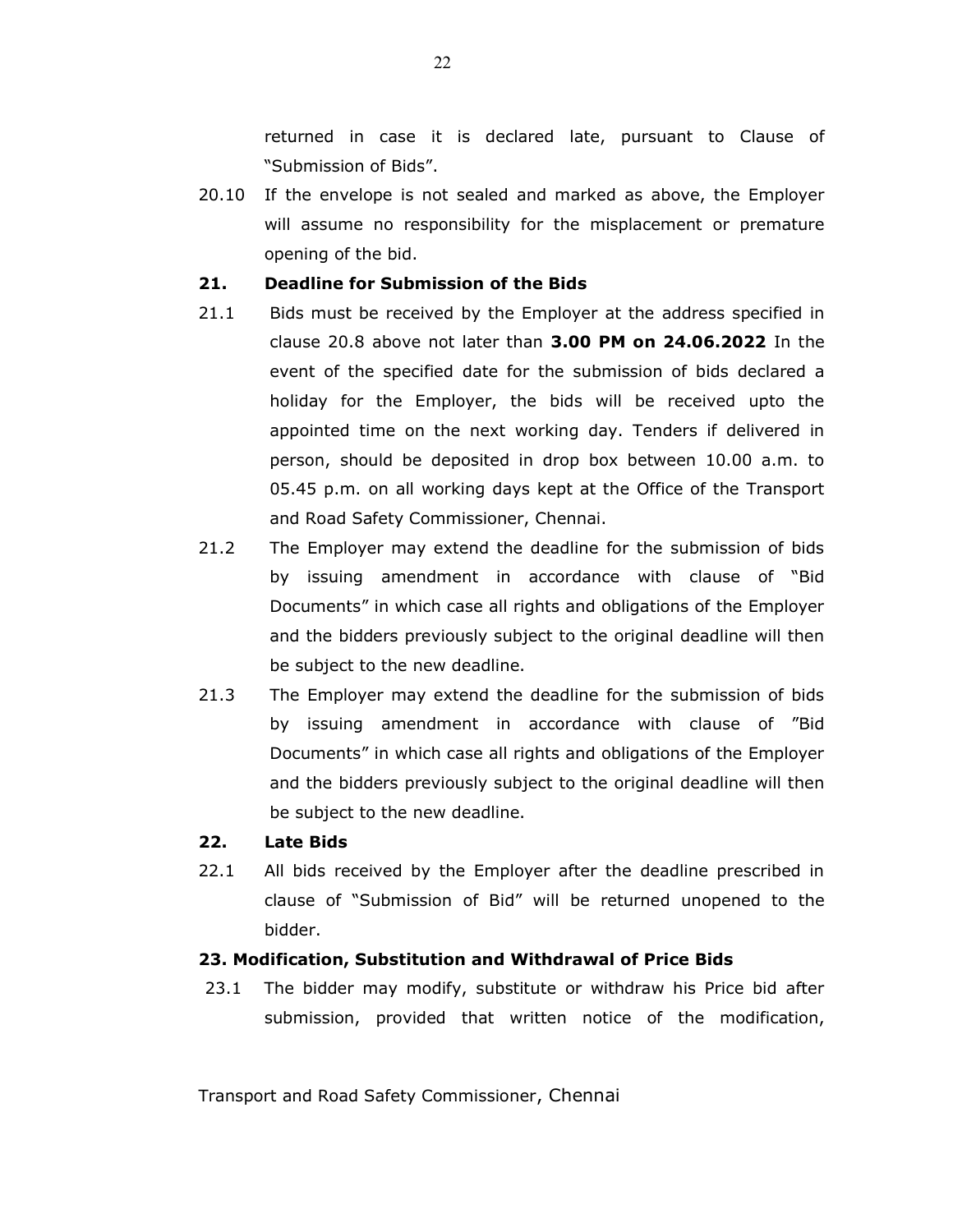substitution and withdrawal is received by the Employer prior to the deadline for submission of bid.

23.2 The bidder's modification, substitution or withdrawal notice shall be prepared, scaled, marked and delivered in accordance with provisions of clause of "Submission of Bid", with the envelope additionally marked 'MODIFICATION', 'SUBSTITUTION' or 'WITHDRAWAL' as appropriate.

The modification / substitution for price bid cover should be superscribed as PRICE 'MODIFICATION'/SUBSTITUTION COVER.

- 23.3 No bid shall be modified, substituted or withdrawn after the deadline for submission of bids.
- 23.4 Modification, substitution or withdrawal of a bid between the deadline for submission of bids and the expiration of the original period of validity specified in clause of "Preparation of Bids" or as amended pursuant to clause of "Preparation of Bids" may result in the forfeiture of the Bid Security pursuant to Clause of "Preparation of Bids".

## F. BID OPENING AND EVALUATION

#### 24.Bid Opening

- 24.1 The Employer will open all the bids received (except those received late) including modifications made pursuant to clause "Submission of Bids", in the presence of the bidders or their representatives who choose to attend on the date at the time in the address specified in clause of "Submission of Bids".(In the event of specified date of bid opening being declared a holiday for the Employer, the bids with be opened at the appointed time and location on the next working day).
- 24.2 Envelopes marked "withdrawal", "substitution" and "modification" shall be opened and read out first. Bids for which an acceptable notice of withdrawal has been submitted pursuant to clause "Submission of Bids" shall not be opened. Envelopes superscribed as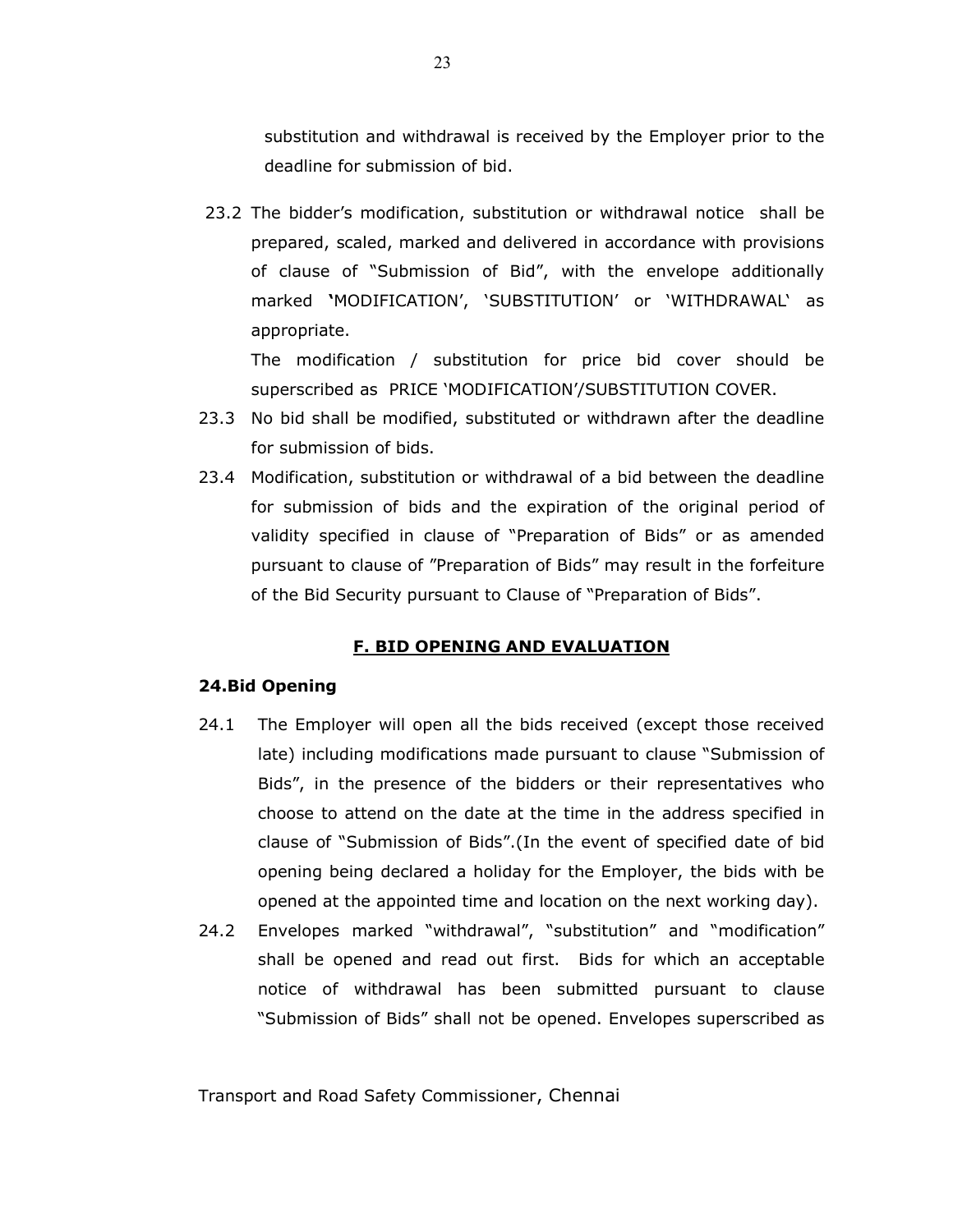'MODIFICATION' / SUBSTITUTION to price bid will be opened at the time of opening of the price bid.

24.3 The Bidders' names, the Bid prices, the total amount of each Bid, any discounts, bid modification, (substitution) and withdrawals, the presence or absence of Bid Security and such other details as the Employer may consider appropriate, will be announced by the Employer at the opening. Bids (and modifications) sent pursuant to clause "Submission of Bids" that are not opened and read out at the bid opening will not be considered for further evaluation regardless of the circumstances. Withdrawn bids will be returned unopened to the bidders.

#### 25. Process to be Confidential

25.1 Information relating to the examination. Clarification, evaluation and comparison of bids and recommendations for the award of a contract shall not be disclosed to bidders or any other person not officially concerned with such process until the award to the successful Bidder has been announced. Any effort by a bidder to influence the Employer's processing of Bids or award decisions may result in the rejection of his bid.

## 26. Clarification of Bids.

To assist in the examination, evaluation and comparison of bids, the Transport and Road Safety Commissioner, Chennai may, at his discretion, ask any Bidder for clarification of his bid, including breakdown of unit rates. The request for clarification and the response shall be in writing or by cable, but no change in the price or substance of the Bid shall be sought, offered, or permitted except as required to confirm the correction of arithmetic errors discovered by the Employer in the evaluation of the Bids in accordance with Clause of "Bid Opening and Evaluation".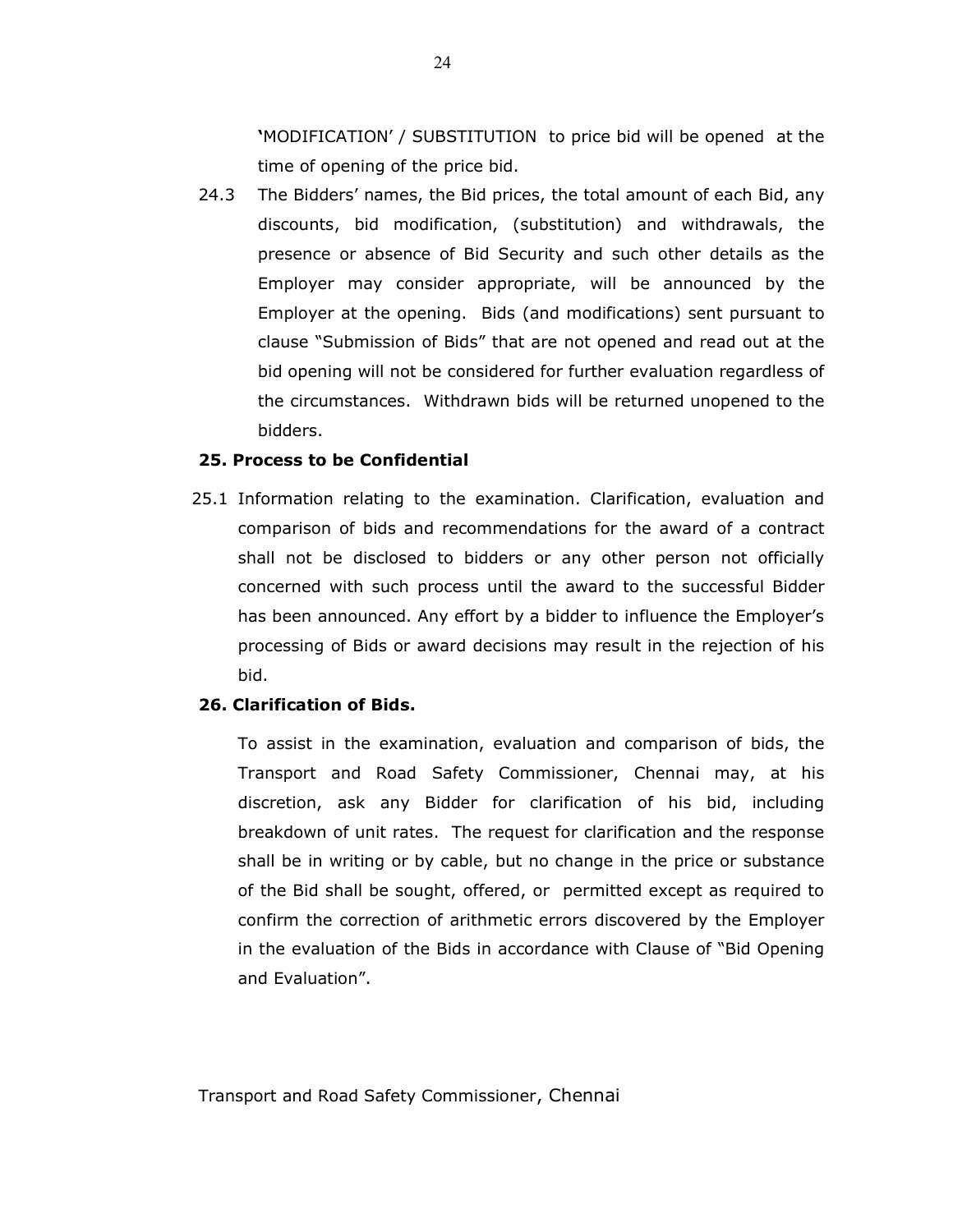#### 27. Examination of Bids and Determination of Responsiveness

Prior to detailed evaluation of Bids, the Employer will determine whether each Bid

(a)meets the eligibility criteria set out in clause (7) ;

(b)has been properly signed,

(c) is accompanied by the required securities and

(d)is substantially responsive to the requirements of the Bid

Documents,

A substantially responsive Bid is one which conforms to all the terms, conditions and specifications of the Bid Documents, without material deviation or reservation. A material deviation or reservation is one (a) which affects in any substantial way the scope, quality or performance of the works. (b) which limits in any substantial way, inconsistent with the Bid Documents, the Employer's rights to the Bidder's obligations under the contract, or (c) whose rectification would affect unfairly the competitive position of other bidders presenting substantially responsive Bids.

If a Bid is not substantially responsive, it will be rejected by the Employer, and may not subsequently be made responsive by correction or withdrawal of the non conforming deviation or reservation. The decision of the Employer on the issue whether the Bid is responsive or not" will be final and binding on the bidders. The Employer is not bound to disclose the reason in case a bid is determined by him as non responsive.

#### 28. Correction of Errors

Bids determined to be substantially responsive will be checked by the Employer for any arithmetic error. Errors will be corrected by the Employer as follows:

 Where there is a discrepancy between the ratesin words and figures the lesser of the two will only be taken into consideration and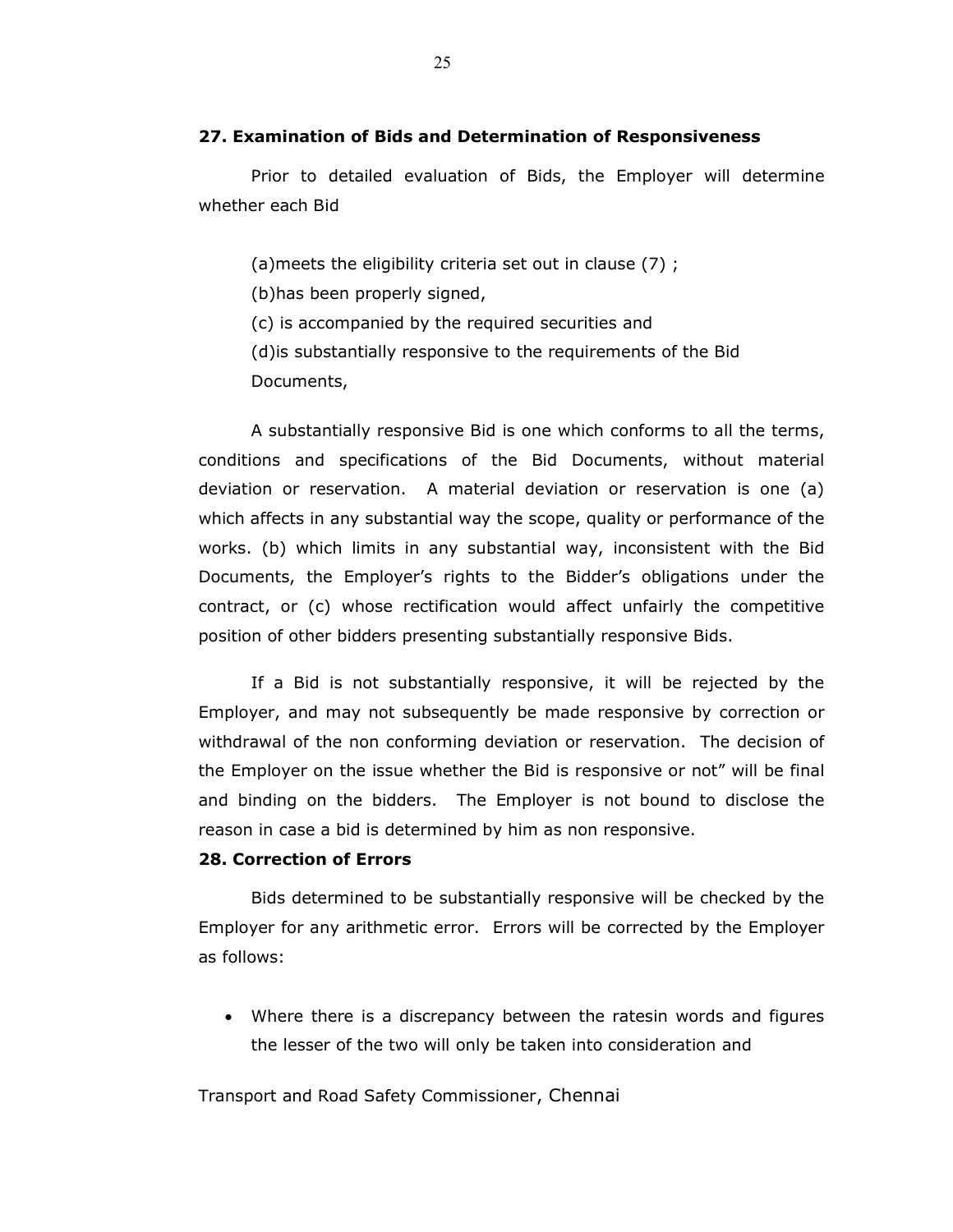Where there is an arithmetical discrepancy in the page total as well as grand total, the corrected total by the Employer will govern

The amount stated in the Bid will be adjusted by the Employer in accordance with the above procedure for the correction of errors and shall be considered as binding upon the Bidder. If the Bidder does not accept the corrected amount of the Bid, his bid will be rejected and his bid security may be forfeited in accordance with Clause "Preparation of Birds".

### 29. Evaluation and Comparison of Bids

- 29.1 The Transport and Road Safety Commissioner, Chennai will evaluate and compare only the Bids determined to be substantially responsive in accordance with Clause "Bid Opening and Evaluation".
- 29.2 In evaluating the Bids, the Transport and Road Safety Commissioner, Chennai will determine for each Bid the evaluated Bid Price by adjusting the Bid price as follows:
	- making any correction for errors pursuant to Clause "Bid Opening and Evaluation". or
	- making appropriate adjustments to reflect discounts or other price modifications offered in accordance with Clause "Submission of Bids"
- 29.3 The Principal Secretary to Government, Transport Department, Chennai reserves the right to accept or reject any variation/deviation.

If the Bid of a successful Bidder is seriously unbalanced in relation to the Engineer's estimate of the cost of work to be performed under the contract, the Employer may require the Bidder to produce detailed price analysis for any or all items of the Bill of Quantities to demonstrate the internal consistency of those prices with the Rejuvanation methods and schedule proposed. After evaluation of the price analysis, the Employer may require that the amount of the Performance Security set forth in Clause "Award of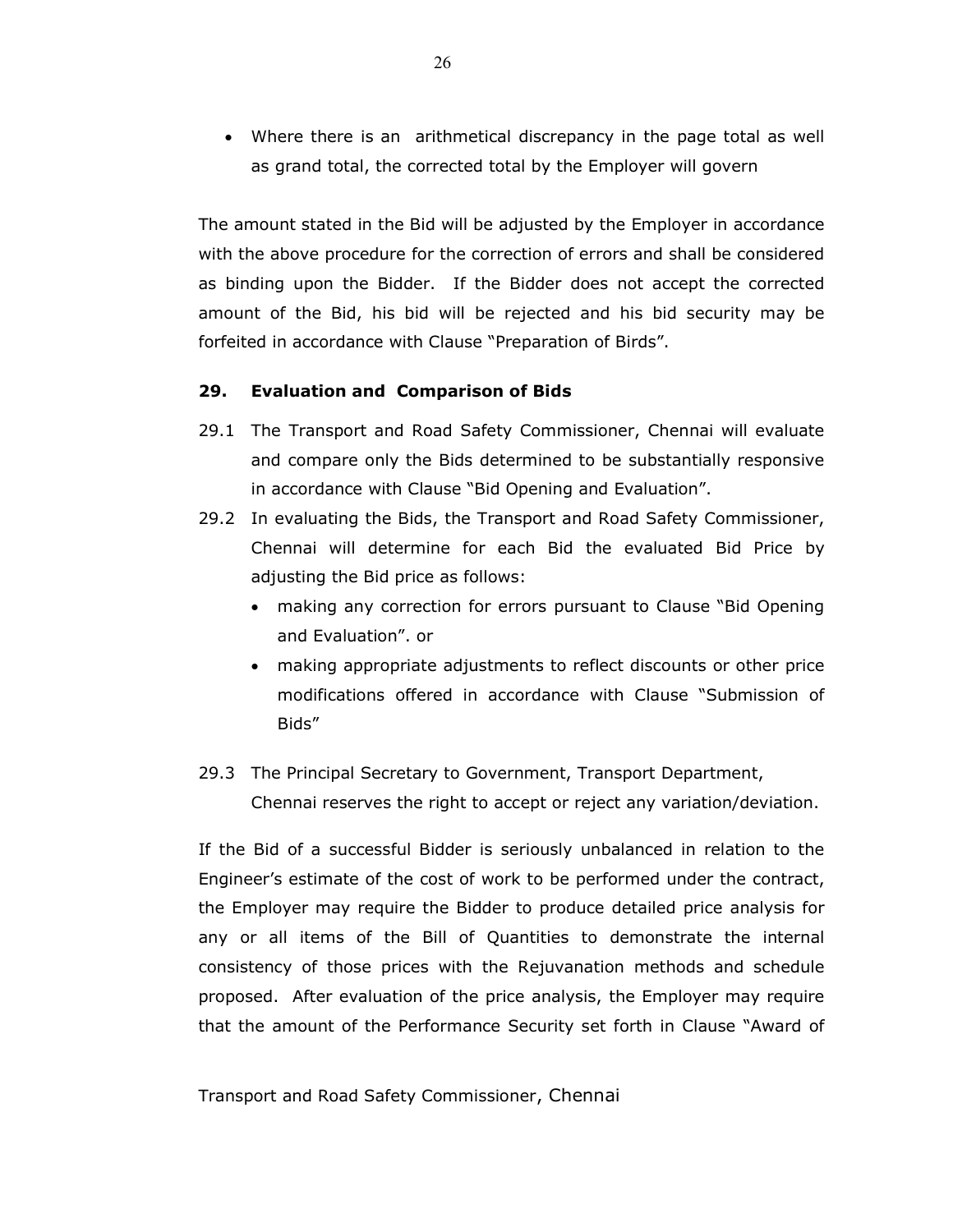Contract" be increased at the expense of the successful Bidder to a level sufficient to protect the Employer against financial loss in the event of default of the successful Bidder under the Contract.

#### G.AWARD OF CONTRACT

#### 30. Award Criteria.

30.1 Subject to Clause 29 of "Bid Opening and Evaluation", the Employer will award the contract to the Bidder/Lead Partner in the case of Joint Venture, whose Bid has been determined to be substantially responsive to the Bid Documents and who has offered the lowest evaluated Bid Price, provided that such Bidder has been determined to be (a) eligible in accordance with the provision of clause 6 of "Eligibility/Qualification Criteria" and (b) qualified in accordance with the provisions of Clause 7 of "Eligibility/Qualification Criteria".

#### 31. Employer's Right to Accept any Bid and to Reject any or all Bids

31.1 The Employer reserves the right to accept or reject any bid, and to annul the bidding process and reject all bids, at any time prior to award of contract, without thereby incurring any liability to the affected bidder or bidders or any obligation to inform the affected bidder or bidders of the grounds for the Employer's action.

#### 32. Notification of Award

32.1 The Bidder whose Bid has been accepted will be notified of the award by the Employer prior to expiration of the Bid validity period by cable, telex or facsimile confirmed by registered letter. This letter (hereinafter and in the Conditions of Contract called the "Letter of Acceptance", will state the sum that the Employer will pay to the contractor in consideration of the execution, completion and Maintenance of the works by the Contractor as prescribed by the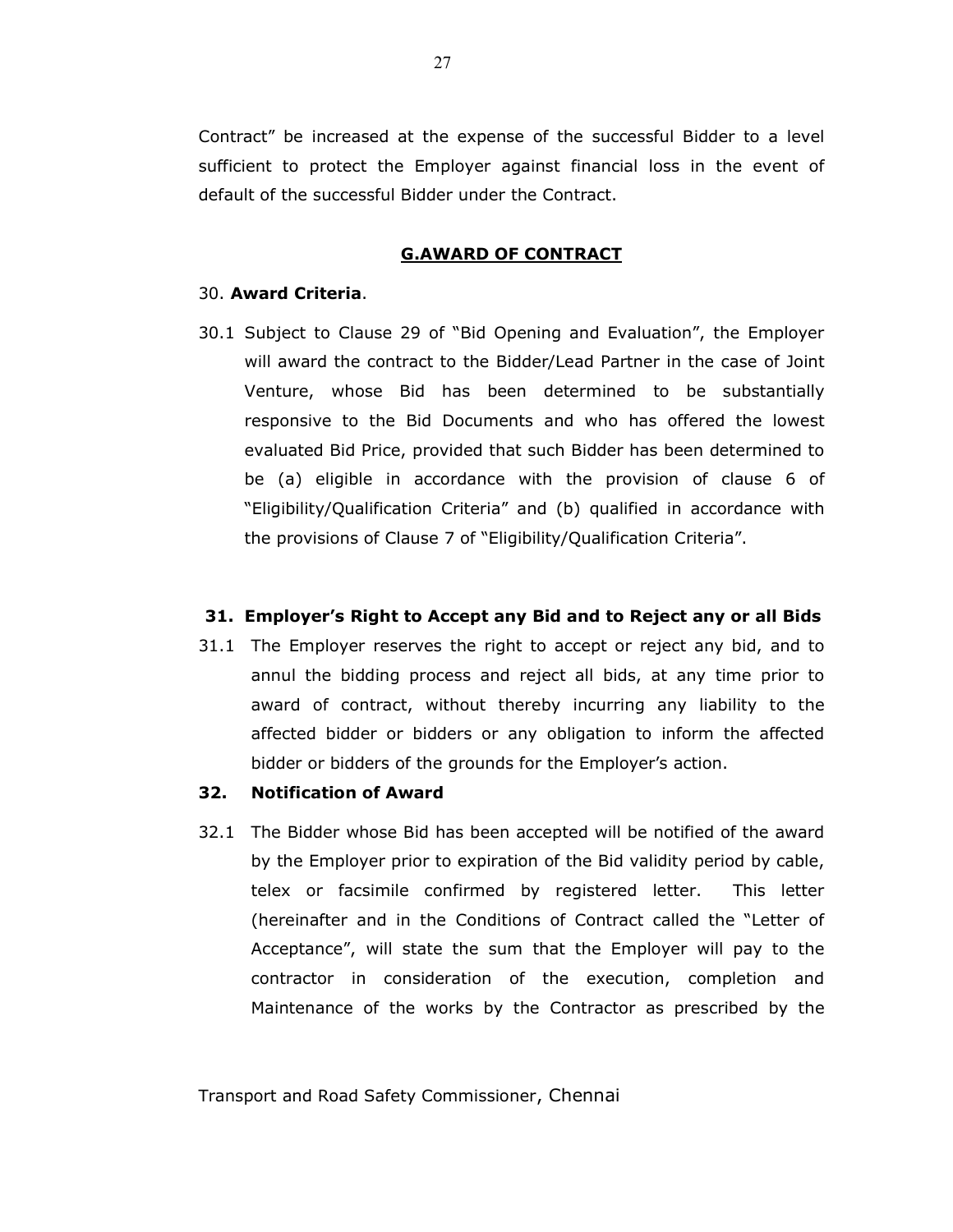Contract (hereinafter and in the conditions of Contract called the "Contract Price")

32.2 The notification of award will constitute the formation of the Contract.

### 33. Performance Security

The successful bidder on getting the work order from the Transport and Road Safety Commissioner, Chennai shall remit the performance security being 5% of contract value in the form of NSC / Post office savings deposit A/C pledged in favour of the Transport and Road Safety Commissioner, Chennai within 7 days from the date of work order and promptly enter into an Agreement within 7 days in the form specified for this purpose. The agreement should be executed within 7 days from the date of work order in the non-judicial stamp paper of value not less than Rs.100/- purchased in the name of the Agency/successful bidder at his cost. The remittance of the required Security Deposit in the proper form and the conclusion of Agreement shall constitute the formal fulfillment of the contract.

### 34. Signing of Agreement

- 34.1 The Employer on receipt of the performance security and non judicial stamp paper, will furnish to the bidder the Agreement in the form prescribed, incorporating all terms and conditions between the Employer and the successful bidder.
- 34.2 The Bidder should remit the performance security prescribed by the Employer in the form as in Clause 34 above and sign the agreement in the presence of the Employer within 7 days from the date of Letter of Acceptance notifying the award of contract.
- 34.3 Upon furnishing the performance security by the successful bidder, the Employer will promptly notify the other bidders that their bids have been unsuccessful.
- **34.4** Failure of the successful bidder to comply with the requirements of Clause 34 & 35 and 35.2 of "Award of Contract" shall constitute a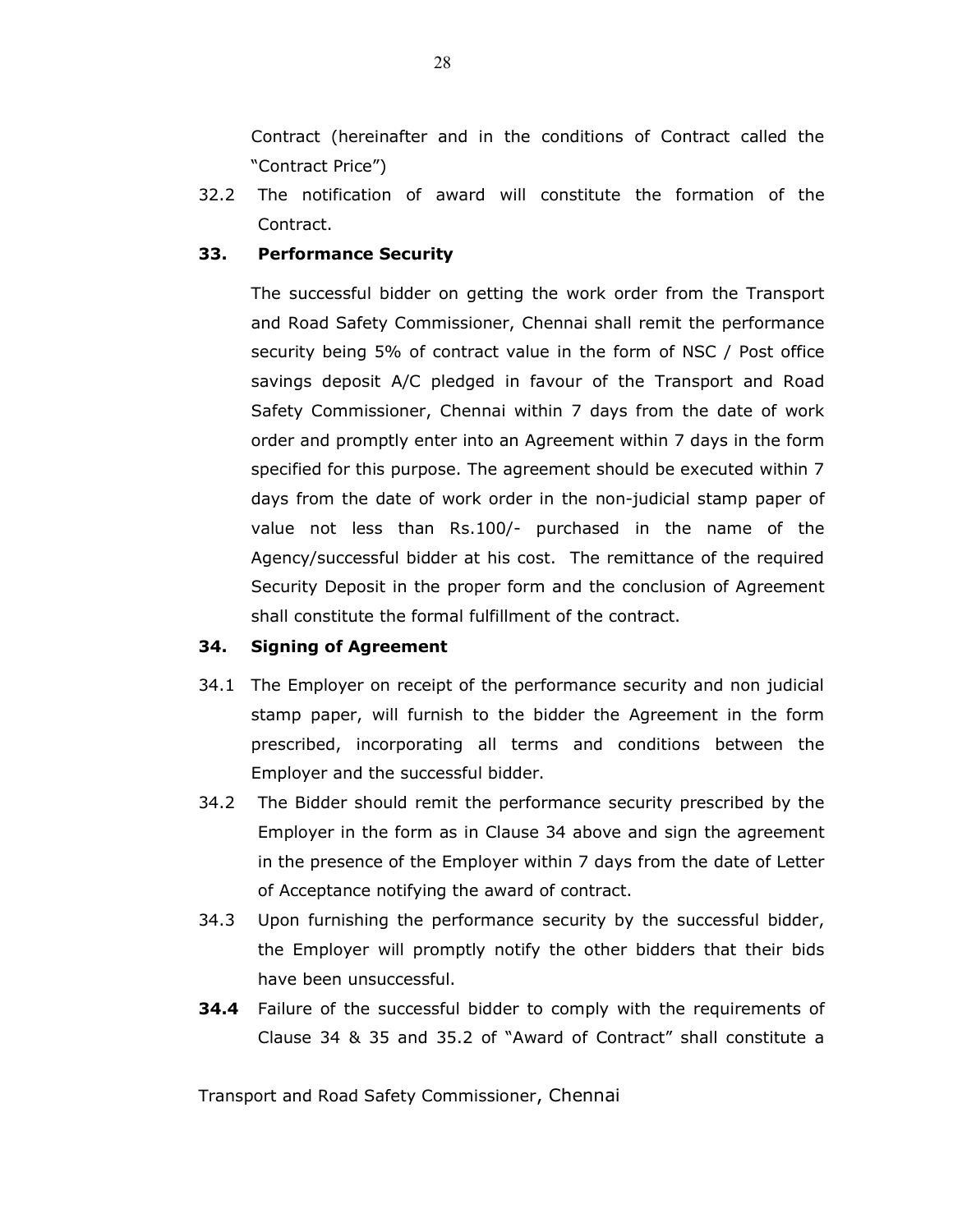breach of contract, cause for annulment of the award, forfeiture of the bid security and any such other remedy the Employer may take under the contract.

#### Amendment to Agreement

34.5 Any amendment shall be issued by mutual consent between the department and the contractor only without any contrary to the bid conditions.

#### 35. Forfeiture of Performance Security

The performance security is liable to be forfeited in cases where the firm/contractor fails to carry out the work in accordance with the conditions of the contract leading to termination of the contract.

#### 36. Right to Accept or Reject the Bids

Principal Secretary to Government, Transport Department, Chennaireserves the right to accept or reject any or all the bids without assigning any reasonstherefore. Under such circumstances, thePrincipal Secretary to Government, Transport Department, Chennai will neither be under any obligation to inform the bidder or the bidders of the grounds for the action of Principal Secretary to Government, Transport Department, Chennai nor will be responsible for any liability incurred by the bidder on this account.

#### 37. Disqualification:

 Even though the bidders meet the above qualifying criteria, they are subject to be disqualified if they have

- i) made misleading or false representation in the form statements and attachments submitted and/or
- ii) been debarred as in the date of application whose previous performance is found to be poor/not satisfactory, will not be taken up for evaluation.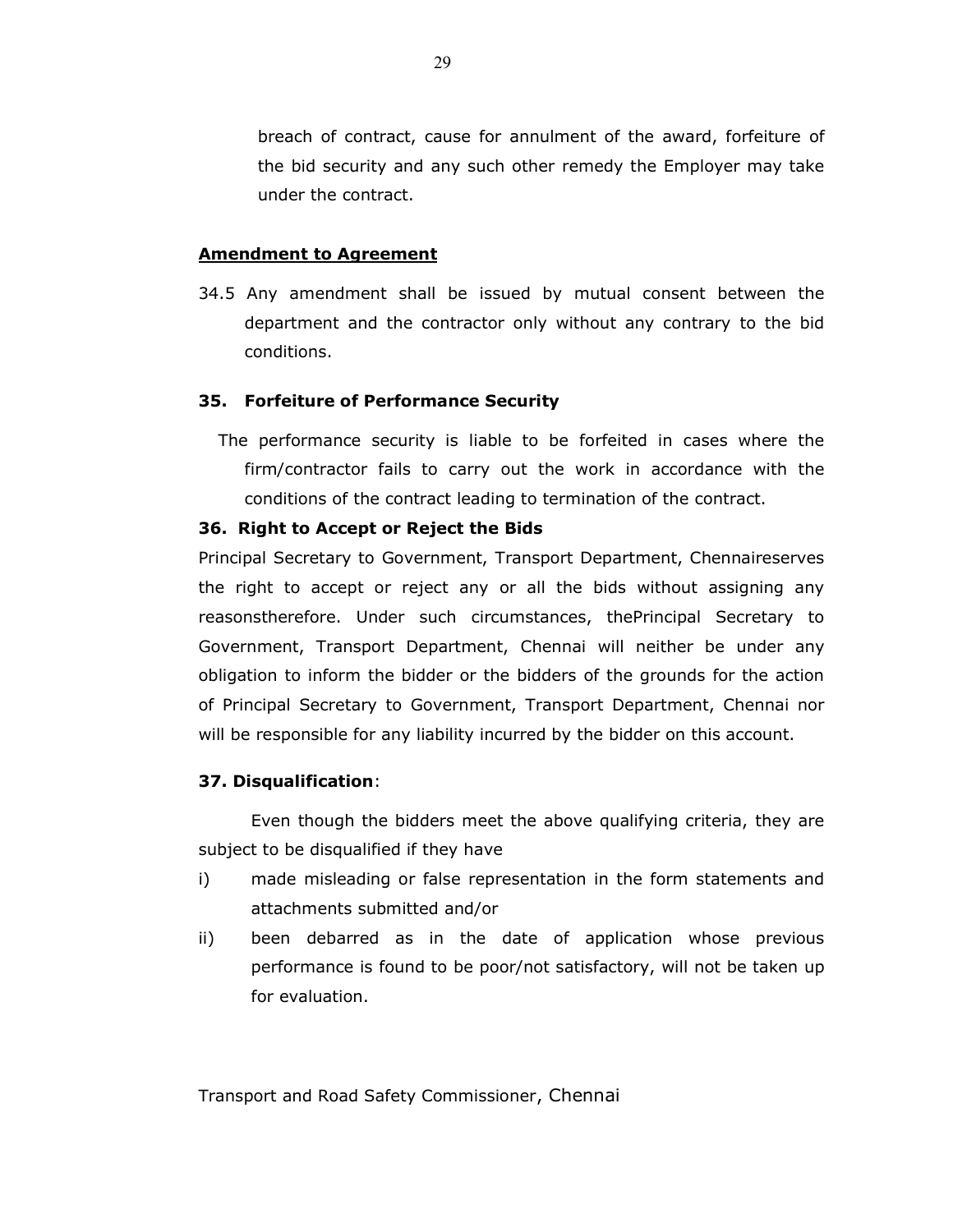## Details in support of Eligibility Criteria

| SI.            | <b>Description</b>                              | <b>Please give details</b> |
|----------------|-------------------------------------------------|----------------------------|
| No.            |                                                 | along with proof           |
| $\mathbf{1}$   | Registration certificate issued<br>by<br>the    |                            |
|                | appropriate authorities and other documents     |                            |
|                | such as Ctax/ sales Tax/ service tax/ GST       |                            |
|                | establishing the claim of meeting the           |                            |
|                | eligibility                                     |                            |
| $\overline{2}$ | Address proof for Landline Telephone bill/      |                            |
|                | EB bill- one bill per quarter for past one year |                            |
|                | i.e 4 quarters                                  |                            |
| 3              | Details of the vehicles and their copies of     |                            |
|                | certificates should be submitted. The bidder    |                            |
|                | certified copies of the contract agreements     |                            |
|                | for the vehicles should be submitted            |                            |
| 4              | Service tax/ GST Registration certificate       |                            |
|                | should be enclosed.                             |                            |
| 5              | Self Declaration signed by the CEO/             |                            |
|                | Authorized signatory should be submitted        |                            |
|                | Undertaking letter to be submitted stating      |                            |
|                | that the bidder was not blacklisted by any      |                            |
|                | State/ central govt./ Statutory Government      |                            |
|                | bodies during the past two years.               |                            |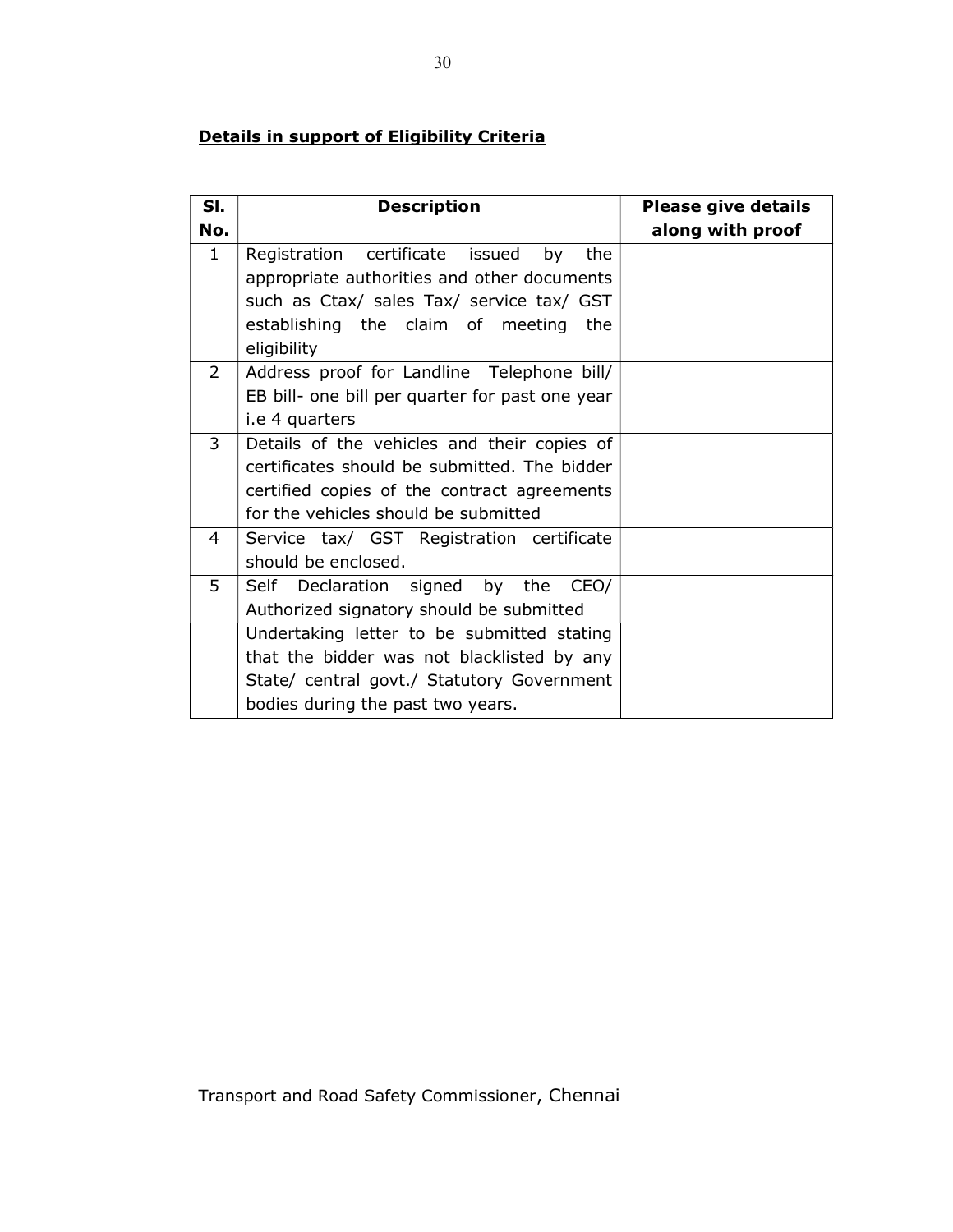## GENERAL CONDITIONS

- 1. The Contractor shall be bound by the rates and agreed upon herein and shall not ask for any enhancement of the rates for hiring of vehicle during the contract period.
- 2. The vehicle hired must fully comply with conditions such as permits, License, Road tax payment, Insurance etc as per rules and regulation on the subject by Government of India or Government of Tamil Nadu as the case may be.
- 3. The cost of fuel/ diesel, Oil, permit charges and all other expenses connected with the running and maintenance of the vehicle including pay and allowances, daily allowances and expenses of the driver are to be borne by the Agency/Successful bidder. No payment will be made for this.

## **SCOPE**

- 4. The Scope of the work under this contract is Hiring of vehicles (545 Nos. of Innova Crysta/30 Nos. of Luxury Cars - BMW / Benz / Audi / 77 Nos. of 40 Seater AC Buses - Models of the year 2017-2022 on hire basis for executing Transportation service for Chess Olympiad 2022 for the period from 25.7.2022 to 11.08.2022on all days with a request to go to the areas specified (Airport/Mamallapuram/Chennai). When there is an urgent need to take the officer beyond the jurisdiction anywhere in Tamil Nadu, there should not be any hesitation from Driver / Agency.
- 5. The vehicles must be available in all the days (24 hours) specified under this contract. The starting point of the vehicle is likely to be as follows:

## (1)Airport, Chennai (2)Mamallapuram (3) Greater Chennai

and any other places as instructed by the officers to perform outside jurisdiction for official purpose.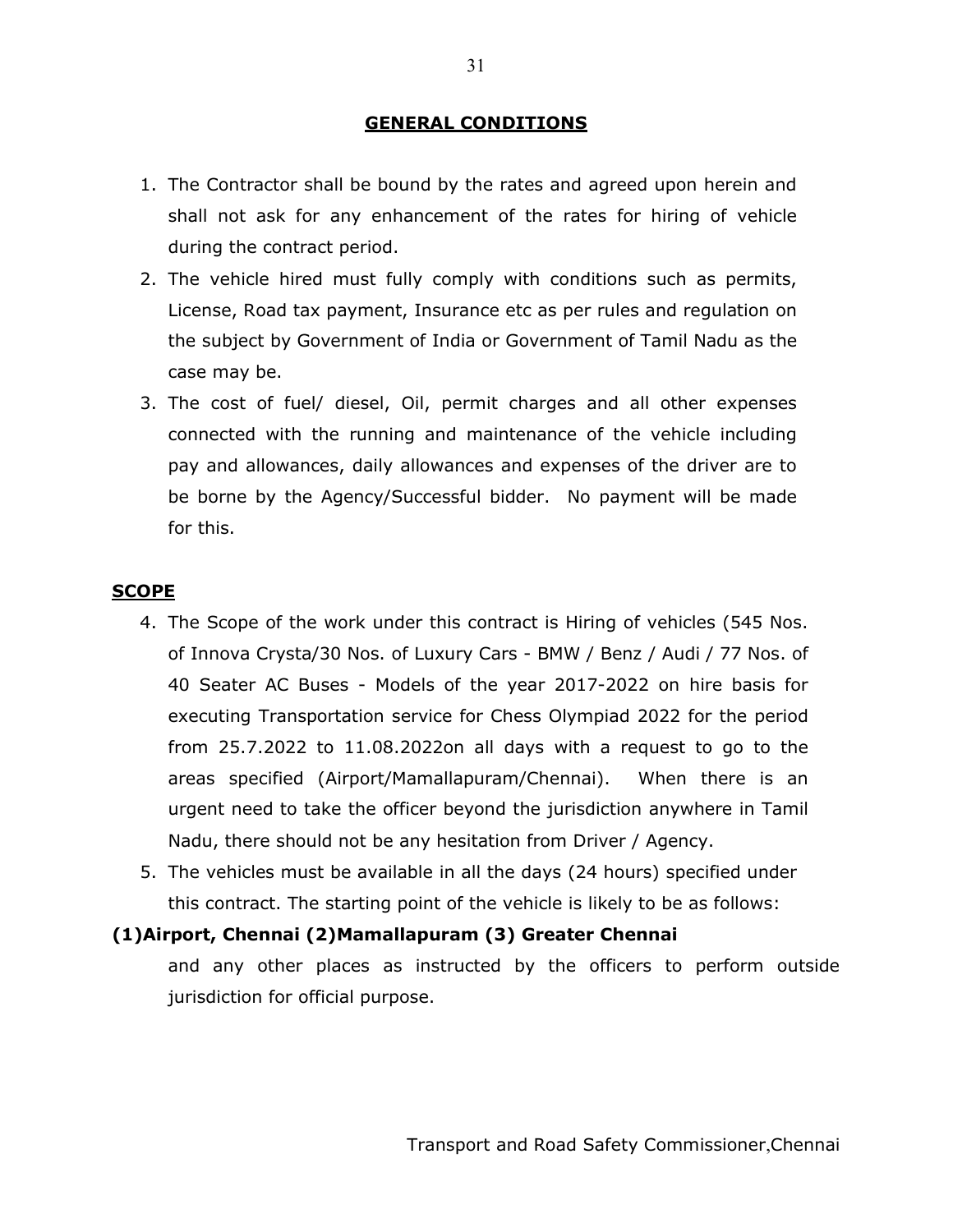6. The vehicles will be under the control ofTransport and Road Safety Commissioner,, Chennai. The period of contract is from 25.07.2022 to **11.08.2022.** The vehicle will be used for the period up to which it is required for the official use. As and when, the necessity of the Vehicle ceases, the utilization of the Vehicle will be stopped forthwith.

## DRIVER

7. Courtesy, integrity and good behavior on the part on the driver is essentially required any valuables left inadvertently by the user shall be returned to the Nodal Officer concerned by the driver.

Driver(s) considered undesirable should be withdrawn immediately by the Owner of the Vehicle/The authorized travelling agencywhen request made by the Officer in-charge of the vehicle.

- 8. While on duty, the driver should keep with him proper records of the vehicle, valid driving license, personal Accident policy,Insurance etc. and submit the documents for verification by the Transport/ Police Authorities or Transport and Road Safety Commissioner,Chennai
	- a) Drivers with age limit upto50 years and with minimum 5 years **experience** in driving the respective motor vehicles and also possessing an unblemished record shall be engaged.
	- b) The owner shall furnish the Driver's fitness certificate for driving motor vehicles issued by Government Medical Officer in original.
- 9. The driver should maintain a log book as per the proforma given byTransport and Road Safety Commissioner, Chennai or Log book given by theTransport and Road Safety Commissioner, Chennai.
- 10. It is the responsibility of the driver to record the details of journey trip each day, verified by the Nodal Officer concerned who co-ordinates the transportation, on the same day itself in the log book.
- 11. a) The driver should wear uniform (white colour pant and white colour shirt) while on duty and the same to be provided by the Owner of the Vehicle/The authorized travelling agency.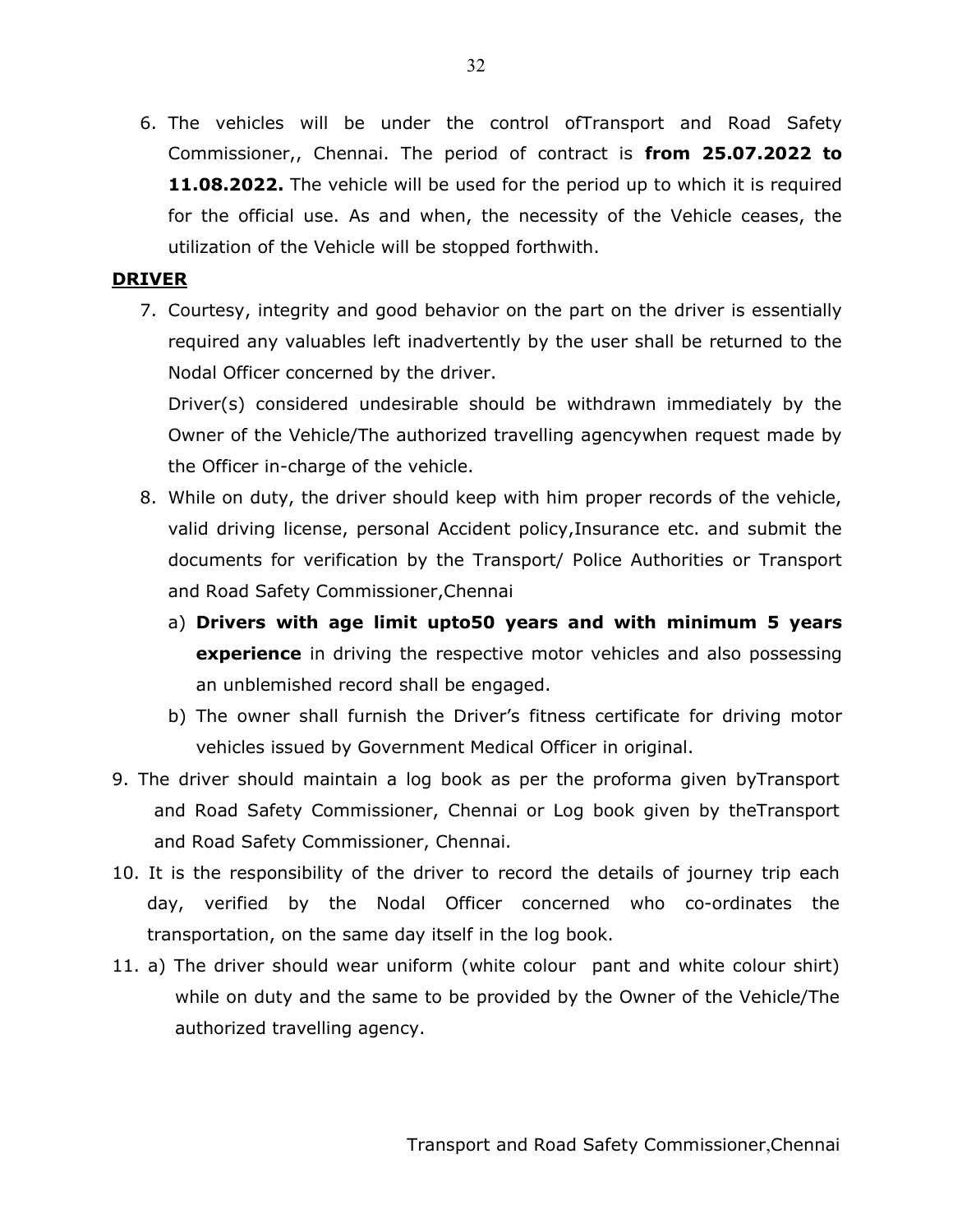b)The Drivers should wear identity cardsprovided by the Transport and Road Safety Commissioner.

12. The vehicle will be required to ply in good condition continuously and any other places as instructed by the Transport and Road Safety Commissioner, to perform outside jurisdiction.

## PRICES

13.a) Therates must be quoted for running/ keeping the

vehicle in the work spot for various slabs mentioned in the Schedule-A.

b) Quantity given in the Schedule-A are only provisional and may vary.

c) If the vehicle is not road worthy and also fail to run, then the hire charges per day will not be paid to the Agency.

- d)The distance in KM will be calculated from the pickup point to the venue/Hotels/ place of inaugural ceremony/place valedictory function/any other place requested by the nodal Officer.
- e) In case of change of vehicle in the middle of an engagement, the distances to the shed of the released vehicle and from the shed of the releasing new vehicle in the middle of the journey shall not be counted towards calculating the hours of engagement.
- f) In case KM reading is not recorded due to the defect in the meter, then the distance in KM as assessed by the Nodal officer will be final.

## MODEL AND REQUISITE OF VEHICLE

- 14. The contract vehicles should be of the models within five years (i.e.) date of first registration of the vehicle offered for hiring should be within five years on the date of opening of tender.
- 15. The Agency must be in a position to supply the vehicle for hiring immediately from the date of Work Order/ Telephonic order. In case of failure to supply the vehicle to the Transport and Road Safety Commissioner, and not more than 5% value of contract will be deducted as a penalty.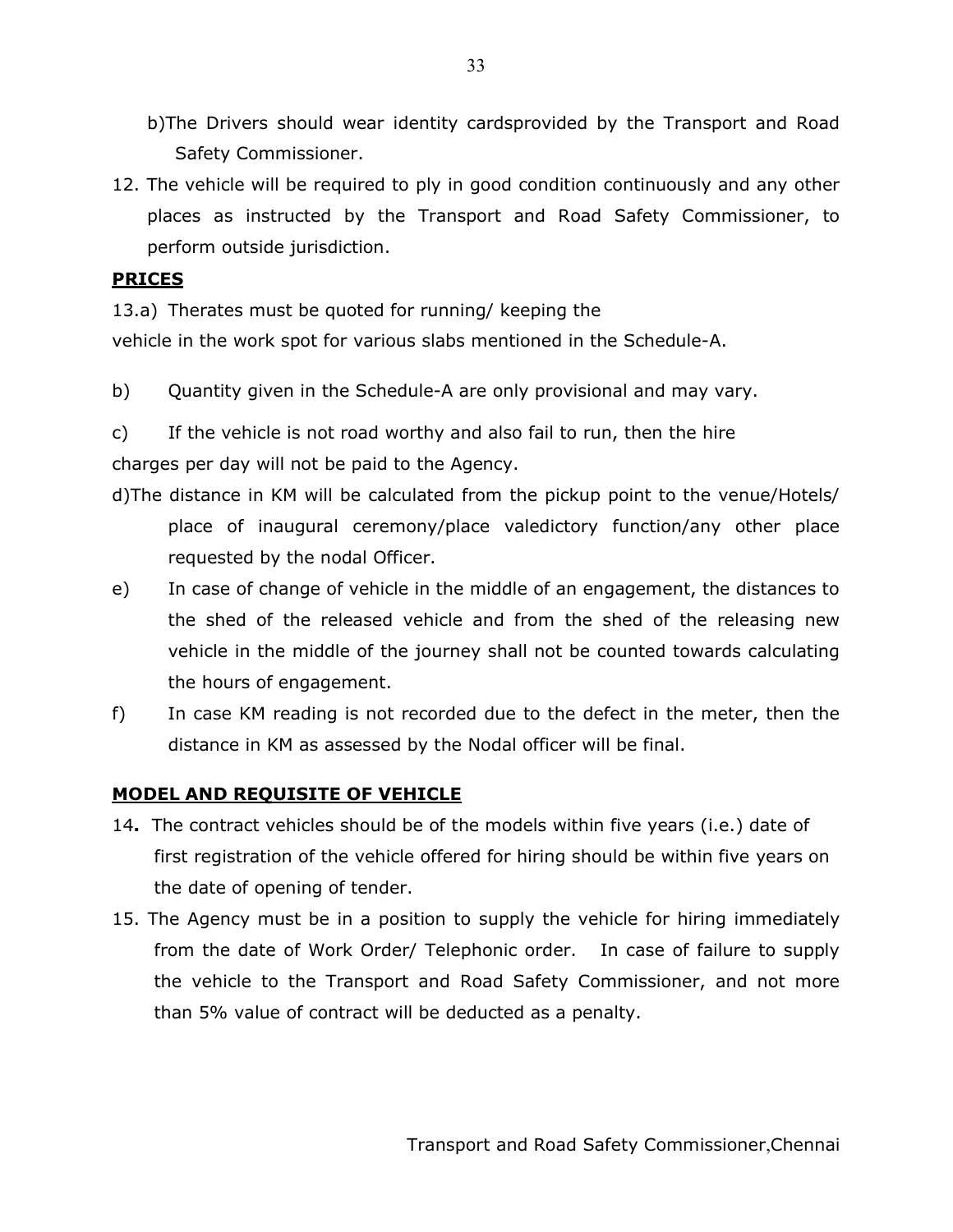- 16. In case, the vehicle goes off the road, the Agency must be able to arrange alternate vehicle in good running within five year of registration on the date of opening of tender and all other conditions related to contract vehicle and without any extra charge.
- 17. The Agency should also be able to supply additional vehicle if and when demanded for short periods at the same rates and terms and conditions.
- 18. Branding of vehicles with approved Logo should be undertaken by the Agency.

## **ACCIDENTS**

19.In case of accidents, the Agencywill be solely responsible for all follow up remedies including judicial process and claims if any and the Transport and Road Safety Commissioner, Chennai will not take any responsibility in any way for men and materials. The Agency will also be responsible to compensate the damages for all materials and /or men and /or their parties fully without involving the Transport and Road Safety Commissioner, Chennai and indemnify the Transport and Road Safety Commissioner, Chennai against any loss/damage occurring while the vehicle is used on line.

## 20. RISK INSURANCE:

The vehicles supplied should have valid insurance for the passengers travelling in them. The Agency may take risk insurance at his own cost against loss or damages to the **vehicle, Driver, passengers& third party, etc.,** against the accidents or other acts of God or act of nature. The Agency will not be eligible for any payment from the Transport and Road Safety Commissioner, Chennai on this account.

## 23. JURISDICTION OF COURT

In the event of any dispute arising between the parties hereto in respect of any of the matter comprised in this contract, the same shall be settled by a competent court having jurisdiction, over the place where the Agency is awarded and agreement is executed and by no other court.

24. In the event of the death or insanity or insolvency or imprisonment of the Agency or where the Agency being a partnership firm becomes dissolved or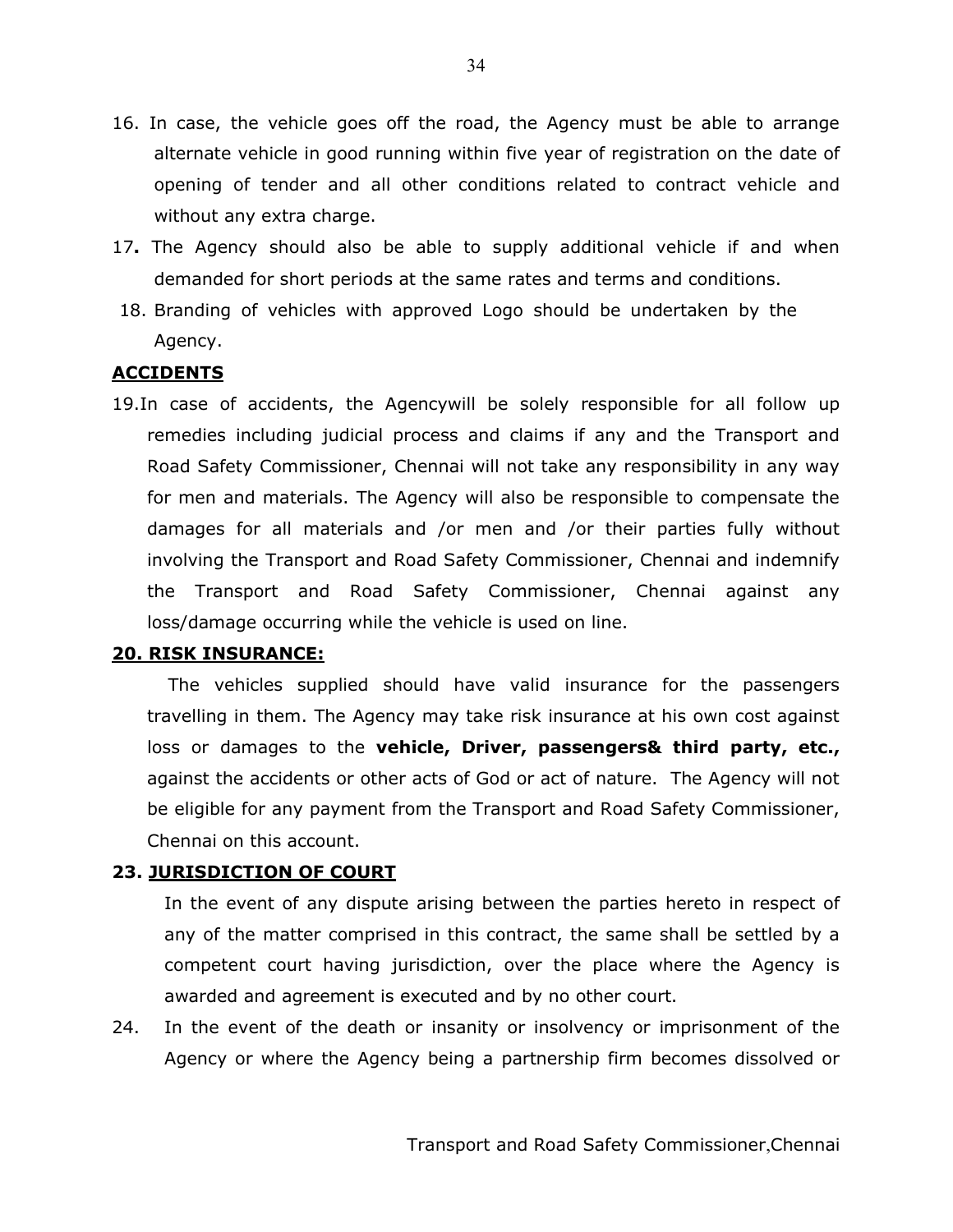being a corporation goes into liquidation either voluntarily or otherwise, the existing contract may be terminated at the option of the Nodal officer by notice in writing pasted at the site of the works and all accepted and acceptable works shall forth will be measured up at the rates provided for in the contract schedules, by the most recent schedule of rate approved by the competent authority and the amount so arrived at shall be paid by theAgency/legal heirs to the person or persons entitled to receive and give a discharge for the payment.

## 25. FORECLOSURE OF THE WORK

After the award of contract, if at any time for foreclosure of the work, the Nodal officerfor any reason whatsoever require the whole or any part of the works to be carried out, shall give notice to this effect to the Agency. The Agency shall not have any claim towards compensation or whatsoever, on account of any profit or advantagewhich he might have derived from the execution of such works.

## 26. PAYMENT

The Agency has to submit bill in duplicate along with extract of log book to the Transport and Road Safety Commissioner, Chennaiwith an advanced stamped receiptafter having recorded entries in the log book.

Based on the performance of the vehicle(s) and on receipt of demand, payment will be made.

## 27. TAX LIABILITY

Any tax assessed on the income of the Agency shall be the responsibility payable by the Agency. The Transport and Road Safety Commissioner, Chennai may however deduct income tax at source in accordance with Indian Income Tax Rules prior to the release of payment.

28. The Transport and Road Safety Commissioner, Chennai reserves the rights to accept or reject any or all the tenders without assigning any reason and to terminate the tender without assigning any reason.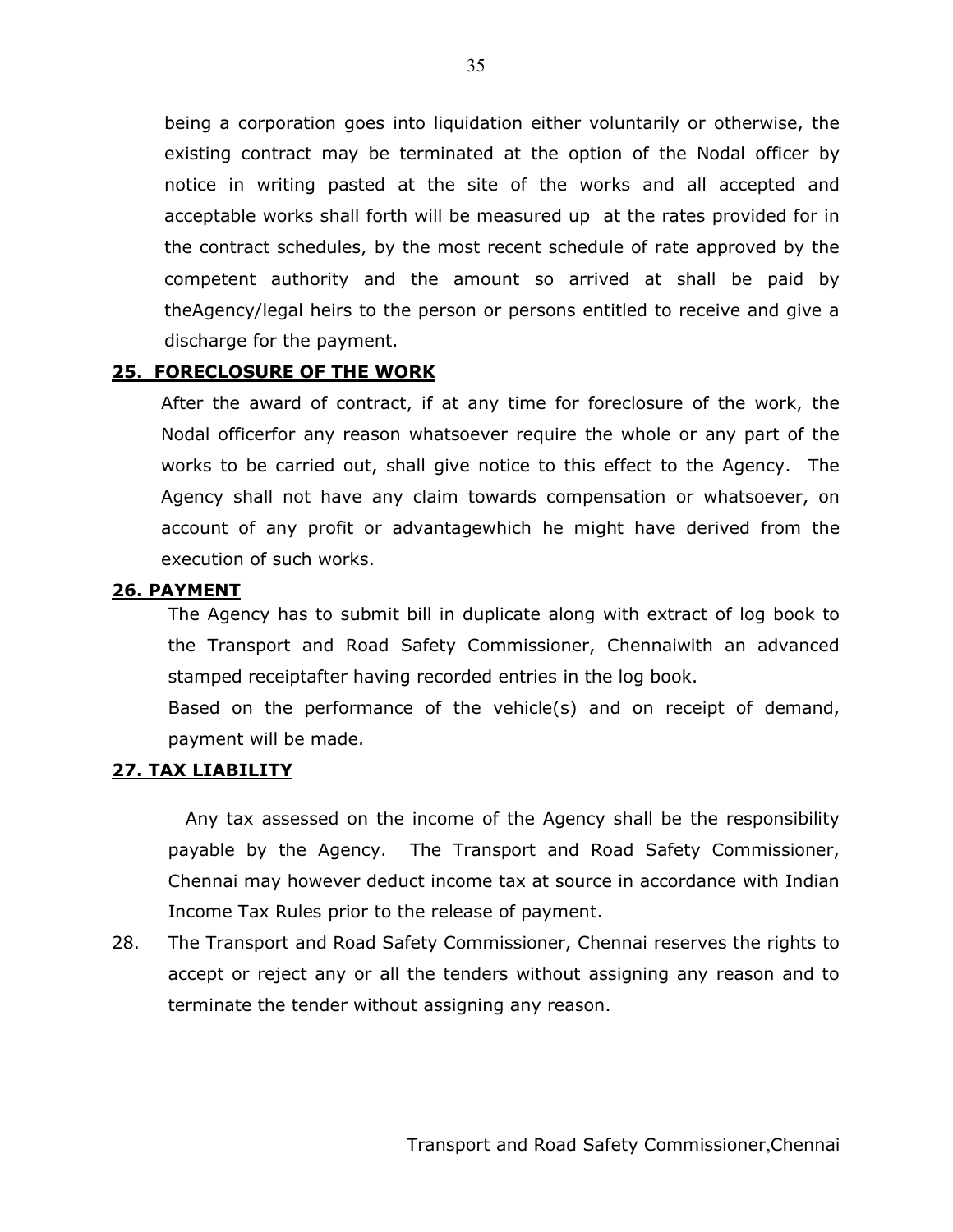- 29. The Transport and Road Safety Commissioner, Chennai reserves the right to finalize more than one Agency for hiring the vehicle from one place or more places of its choice.
- 30. The Transport and Road Safety Commissioner, Chennai reserves the right to extend the period of contract beyond the stipulated period if found necessary owing to administrative exigencies.
- 31. The contract will be valid from 25.07.2022 to 11.08.2022 or completion of Schedule whichever is earlier.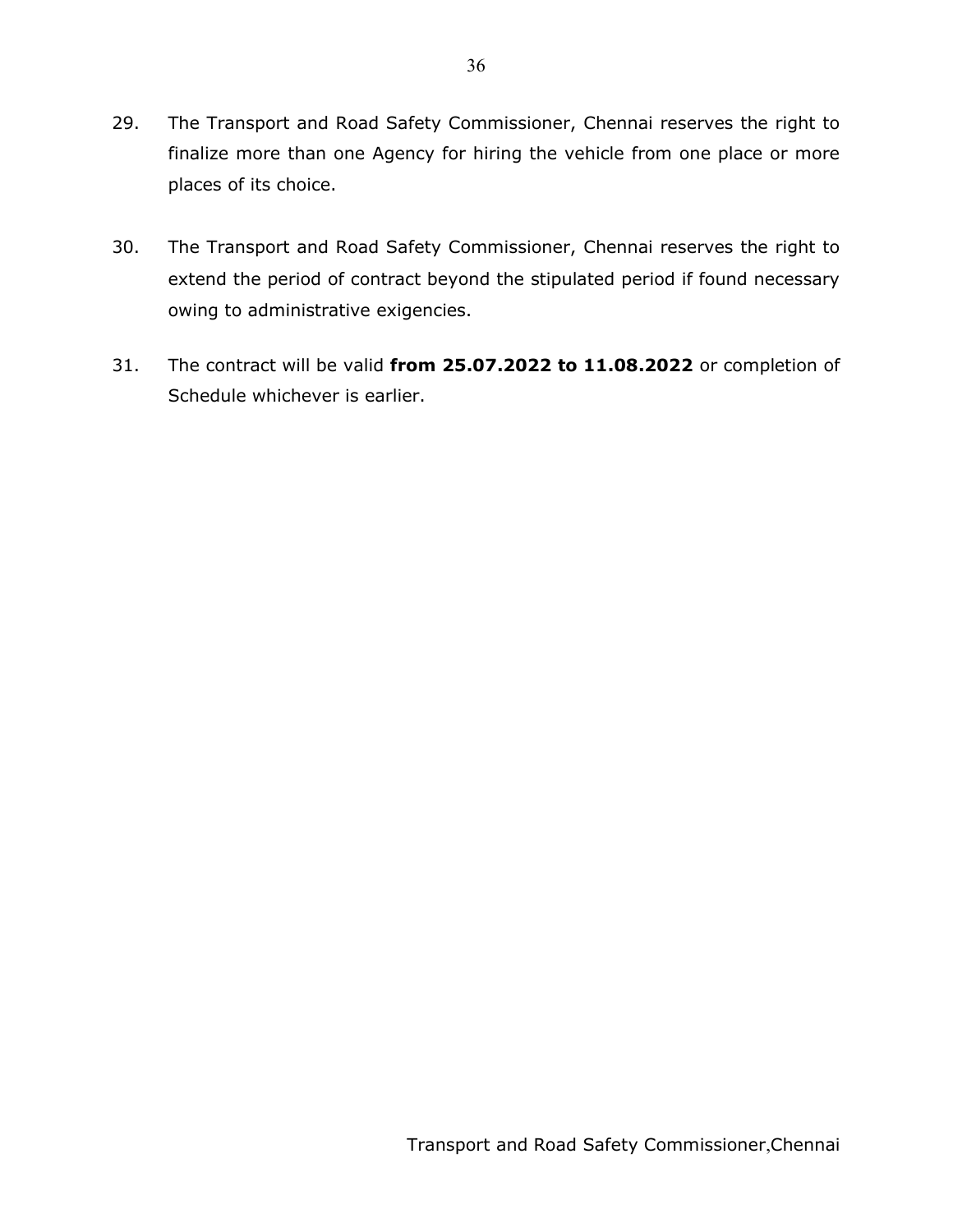## UNDERTAKING

I accept to remit (or) give my concurrence to deduct from the bill the excess amount if found on account of any error in the Departmental rates even after accepted agreement for the work of

"Hiring of vehicles (545 Nos. of Innova Crysta/30 Nos. of Luxury Cars - BMW / Benz / Audi / 77 Nos. of 40 Seater AC Buses - Models of the year 2017-2022 on hire basis for executing Transportation service for Chess Olympiad 2022 for the period from 25.7.2022 to 11.08.2022"

> Owner of the vehicle/ authorized travelling Agent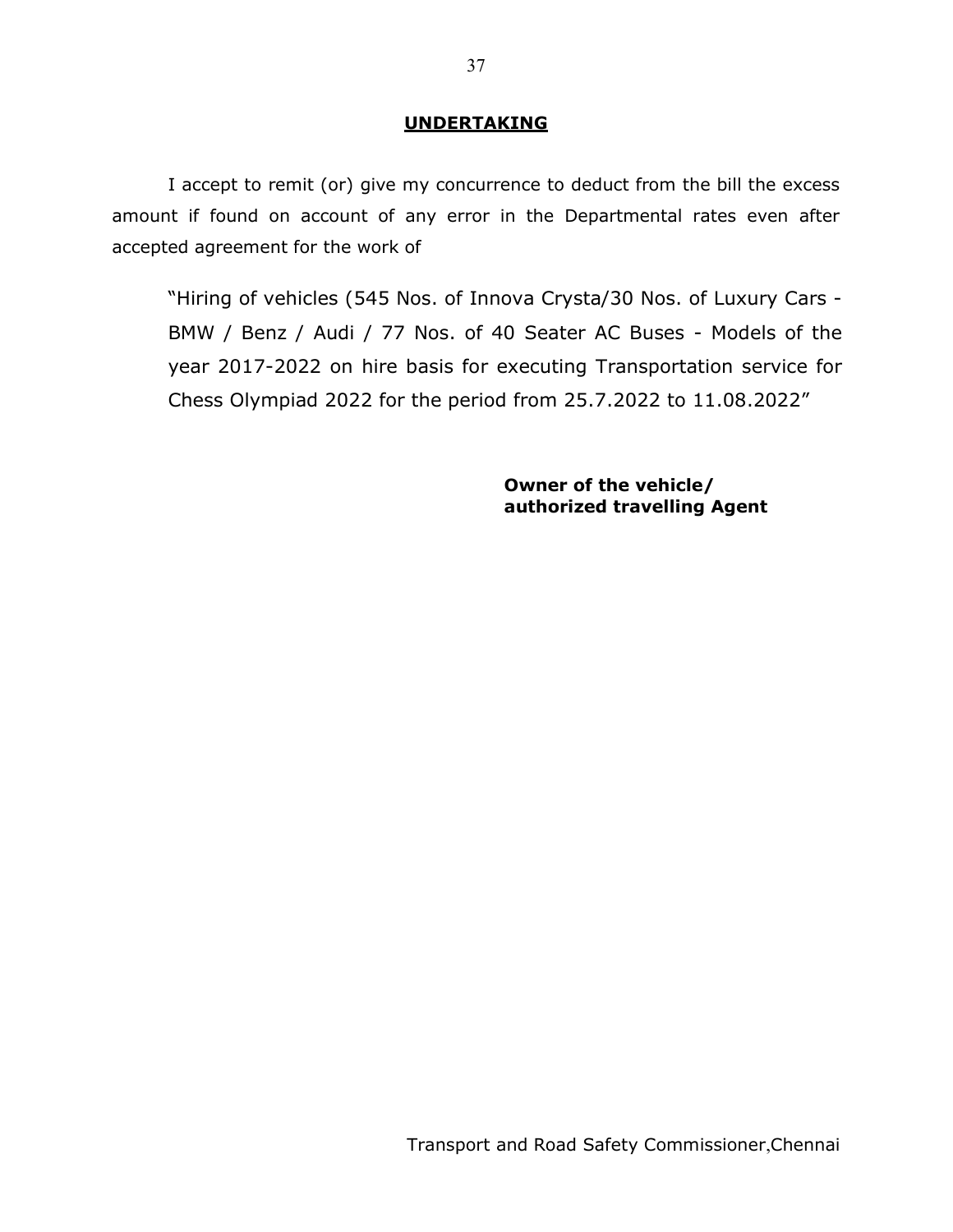## SPECIAL CONDITIONS

The Transport Agency (TA) will plan, schedule and execute the Transportation services for Chess Olympiad 2022.

The indicative scope is provided below:

- A. **Dates:**  $25^{th}$  July 2022 to  $11^{th}$  August 2022
- B. Probable Location: Chennai Airport/ Mamallapuram/ Greater Chennai.
- C. Vehicle Details & Requirement: Refer Annexure.
	- Along with the list above, Bidder needs to furnish photocopies of RC/Fitness certificate and permits.
	- In case bidder has aggregated the vehicles by entering into agreement (s) with other vehicle owners / transport agencies/ other sources, the name of the transport agency/ other sources with which vehicles have been owned /hired through agreements, copies of the agreements must be submitted to the Transport and Road Safety Commissioner, as and when directed.
	- The assured Kilometers for operation for Innova Crysta /BMW/BENZ/AUDI/40 Seater AC Buses / Hatchbacks/ Sedans/ SUVs during the entire course of the event shall be upto100 Kms. for all categories of vehicles. The bidder shall make vehicles available for operations as per instructions of the Transport and Road Safety Commissioner, Payment will be made on the basis of actual use of vehicles.
	- The "kilometers run" will be worked out on daily basis. Data from the odometer will be recorded at the time of reporting at transport hub or at any other designated place and at the time of releasing the vehicle after completion of duty for the day either at the transport hub or at any other designated place.
	- The fuelling of the vehicle has to be done by the bidder at his/her own cost during the idle time without affecting the activities/requirements of the games authority. The buses and cars will be parked at assigned place (s) identified by Transport and Road Safety Commissioner, for operation.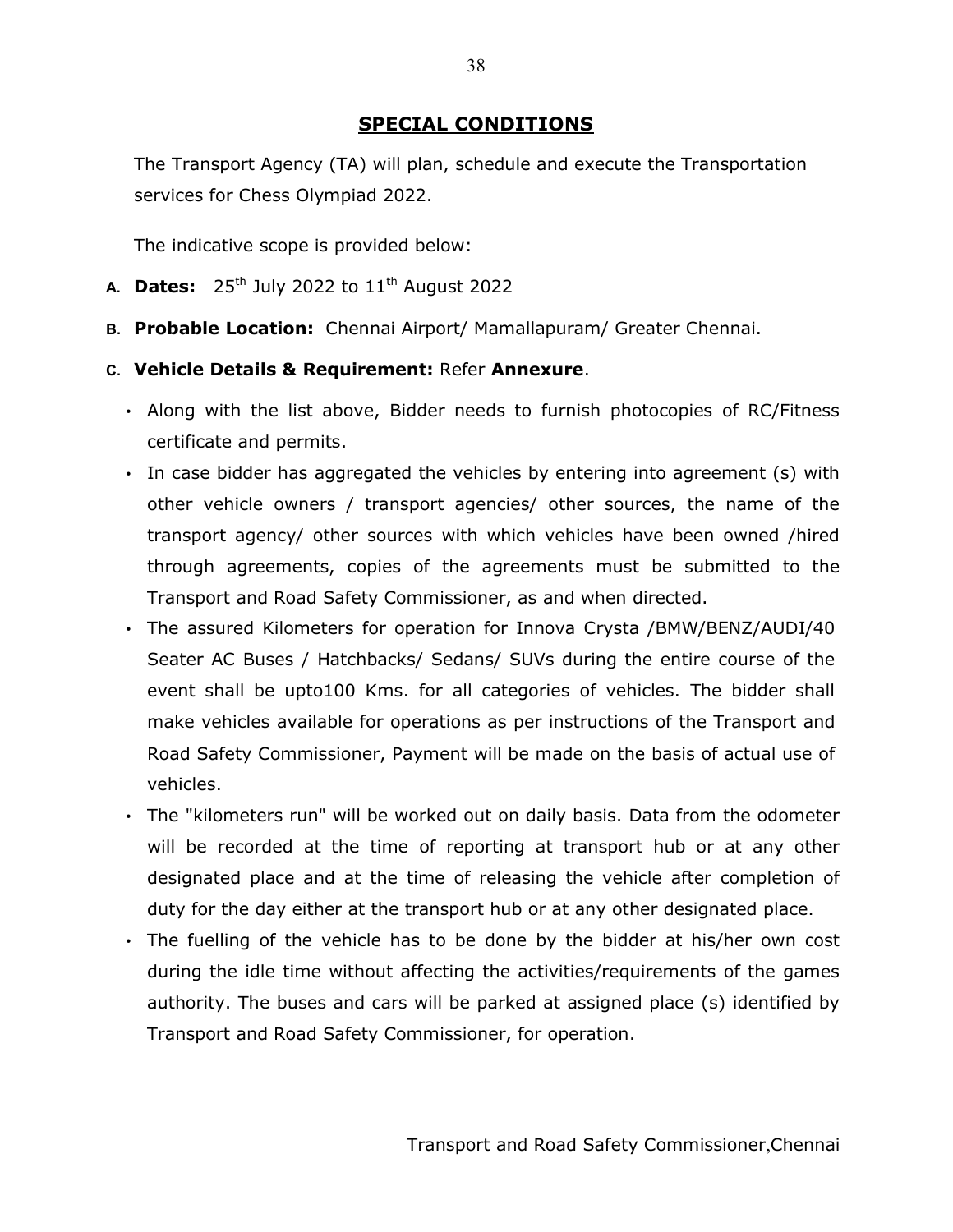- For Dead Kilometers as operated by the Bidder for the purpose of maintenance of the vehicle will be recorded separately and will not be paid by Transport and Road Safety Commissioner. The Bidder has to ensure that the bus/car does not break down due to diesel/petrol and/or lubricant shortage while the vehicle in operation for the whole day.
- The Bidder shall provide the Cars & buses with full fuel tank at the time of the starting of the contract period and shall also be responsible for the day to day maintenance, including washing and cleaning of the vehicle.
- Transport and Road Safety Commissioner, will require the vehicles on hire over a tentative period of 12-15 days. Actual requirement of the vehicles shall be communicated to the bidder 15 days before the start of the games. Bidder will be bound by all the conditions of the Transport and Road Safety Commissioner, till the agreement is in force.
- All vehicles shall be covered under comprehensive insurance from any insurance company during the lease period at its cost. The Bidder must ensure that the insurance policy should always remain in force during the operations/contract period and further, without prejudice to above; the Bidder shall permanently indemnify the Transport and Road Safety Commissioner, for all accident compensation claims lodged against it.
- Transport and Road Safety Commissioner, shall under no circumstances be made liable or responsible by the bidder to pay compensation that may be awarded by Motor Accident Claim Tribunal or Tribunals in respect of accidents.
- It will be the responsibility of Bidder to ensure that the driver maintains close coordination with officials of Transport and Road Safety Commissioner,detailed for duty in the Transportation Functional Area, provides facilities to the travelers and ensure that the travelers are not put to any inconvenience. The driver and attendants shall be courteous with travelers and also with Officials /Players/ Delegates etc.
- The Bidder shall not employ any person as a driver for operating a Car/bus on hire basis who was earlier removed or dismissed for having criminal background. The driver shall know to read and speak in English language. The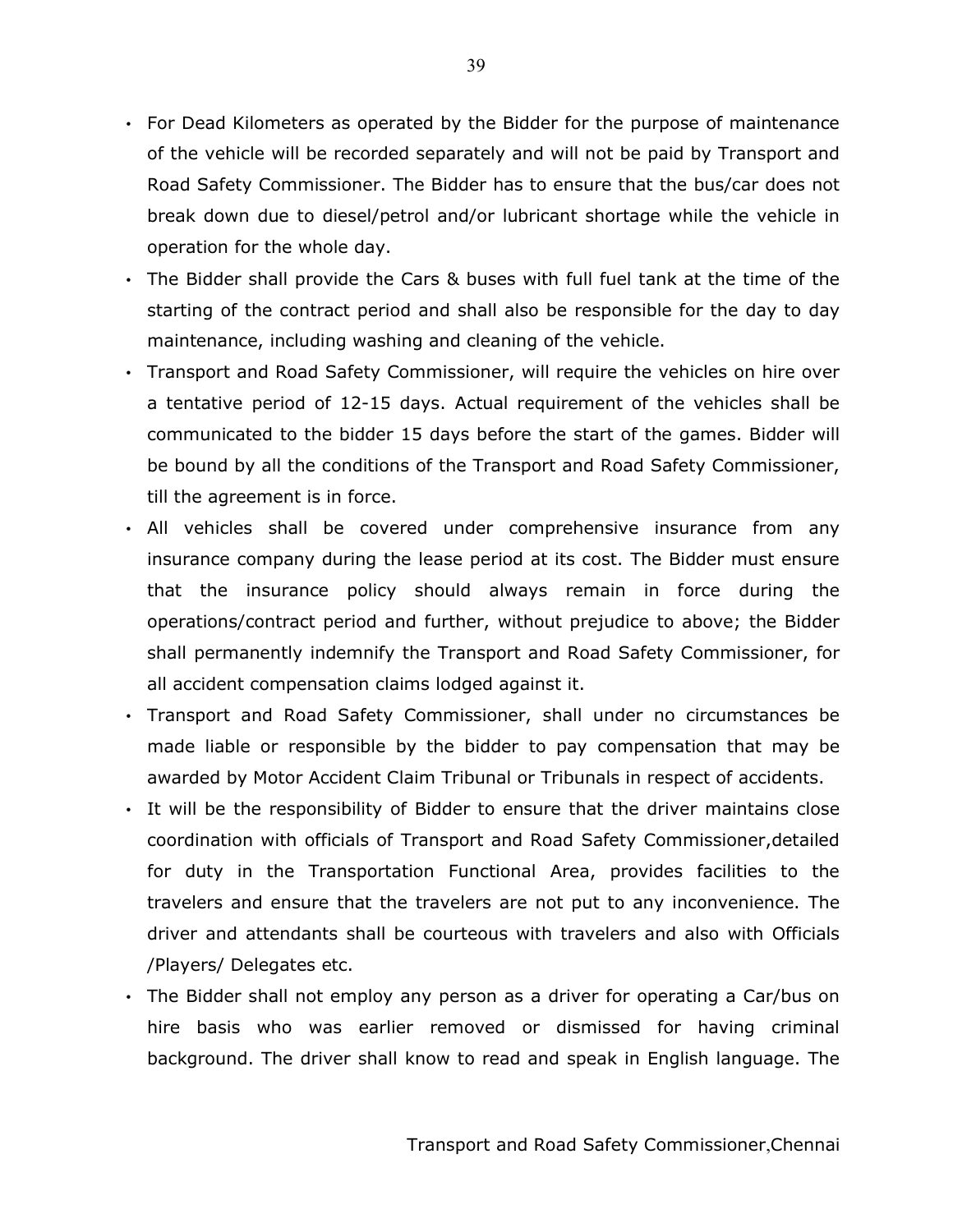Police verification of driver will be done prior to execution of contract and document to this effect submitted to this office.

- The driver shall be provided with an identity card with photo attested by the O/o the Transport and Road Safety Commissioner. The Bidder shall furnish photocopy of the Vehicle Documents & driving licenses of the driver to Transport and Road Safety Commissioner. The bidder shall submit the passport size photograph of the driver and other staff.
- The Bidder shall bear the cost of the driver including his wages, daily allowance, etc. The Bidder shall also bear the cost of the diesel/petrol for vehicles supplied. The driver shall scrupulously follow the instructions issued by Transport and Road Safety Commissioner, from time to time. As and when the Transport and Road Safety Commissioner, finds behavior and conduct of the driver questionable/ unbecoming and any act of indiscipline driver will be liable for removal from the operation due to misconduct such as:
	- i. Driver found under influence of alcohol.
	- ii. Serious misconduct with Public/ Traveler.

iii. Rash / dangerous or negligent driving enroute as per the opinion of the traveler.

- In the event of a driver being removed for such conduct, the responsibility of the Bidder shall be to provide substitute driver henceforth with failing which the penalty of Rs.2,500/-per day will be charged. Such vehicle without driver will not be considered for payment of hire charges for the day/rest of the contractual period as may be decided by the Transport and Road Safety Commissioner.
- The Bidder shall keep the Car/buses road worthy and clean as mentioned in Chapter-VII of the Motor Vehicle Act, 1988 and Rules made there under from time to time.
- The hired vehicles will be parked at the Hub or any place designated by Transport and Road Safety Commissioner,. Transport and Road Safety Commissioner, shall have liberty to ply the vehicles for night out halt as per the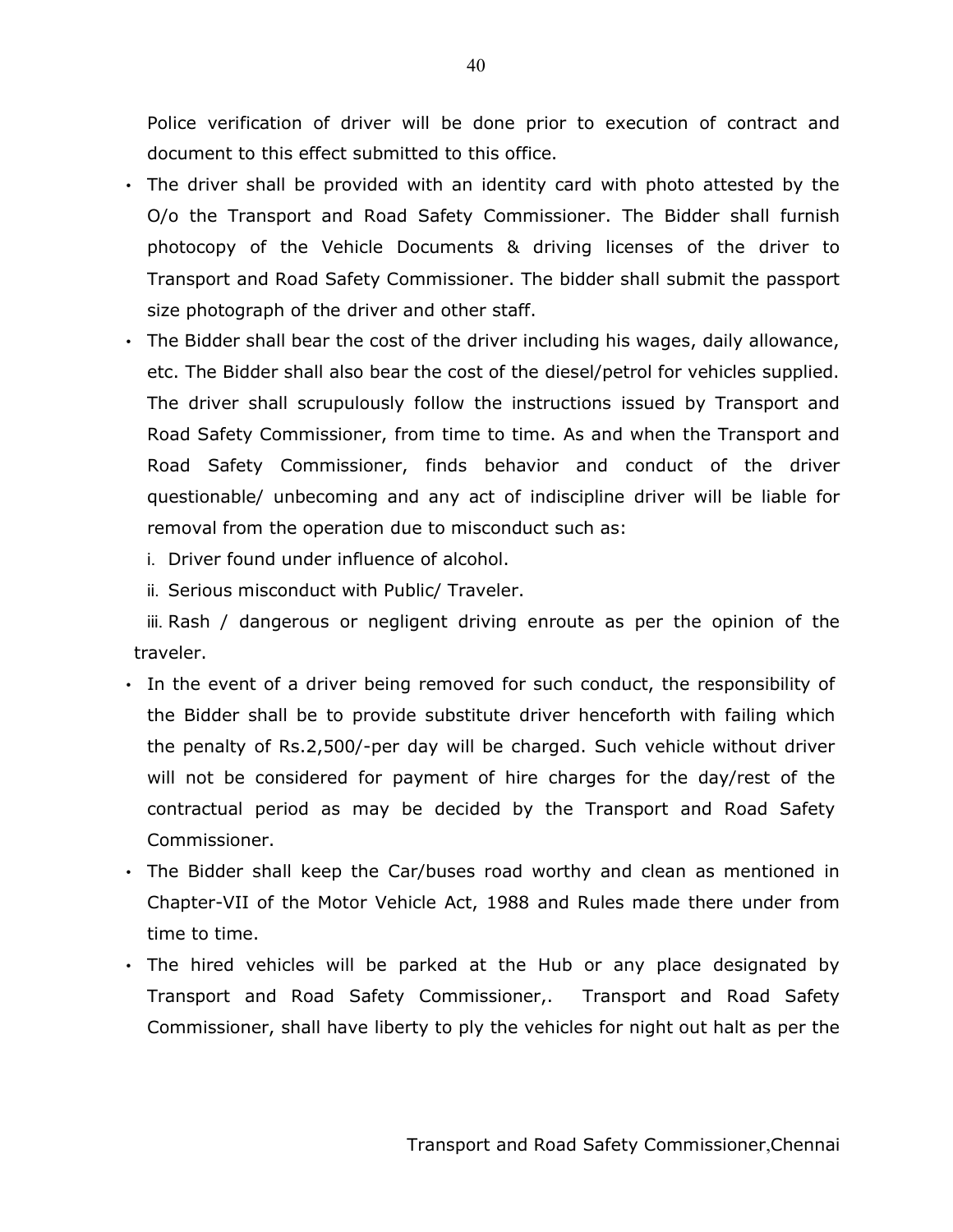scheduled requirement. The decision of the Transport and Road Safety Commissioner, will be final.

- In case of break down, the service provider will have to replace /provide substitute suitable vehicle immediately within 2 (two) hours of breakdown. Otherwise a penalty of Rs 3,500/- per day will be levied and the service provider will not be paid the hire charges for the cancelled Kms. of that particular day's schedule/rest of the contractual period as may be decided by the Transport and Road Safety Commissioner,.
- Transport and Road Safety Commissioner, shall pay the hire charges which shall include fuel cost for 100 km running of the vehicles each day.
- For actual Kilometers operated beyond 100kms for all categories of vehicles, Transport and Road Safety Commissioner,shall pay hire charges for Agency as per the extra rates specified in Work Order/ agreement.
- Transport and Road Safety Commissioner, Chennai shall have right to deduct the penalties or fine levied against the bidder, from the amount due to Bidder either from hire charges or Bank guarantee/Security deposit.
- The vehicles shall display Chess Olympiad Logo on both sides (of the car/bus) as per the designs approved for Transport and Road Safety Commissioner, Chess Olympiad 2022. Branding material will be provided by Transport and Road Safety Commissioner. No vehicles shall be allowed to operate without proper branding provided by Transport and Road Safety Commissioner.
- The Bidder shall maintain a vehicle log book given by Transport and Road Safety Commissioner,indicating date-wise operational particulars, which should be signed by drivers, bidder or his authorized representative and attested by the authorized officials of Transport and Road Safety Commissioner,on daily basis.
- All vehicles shall be mounted with GPS Tracking System. Bidder should establish a Control room for tracking all the vehicles on real time basis. Location of the control room shall be recommended byTransport and Road Safety Commissioner.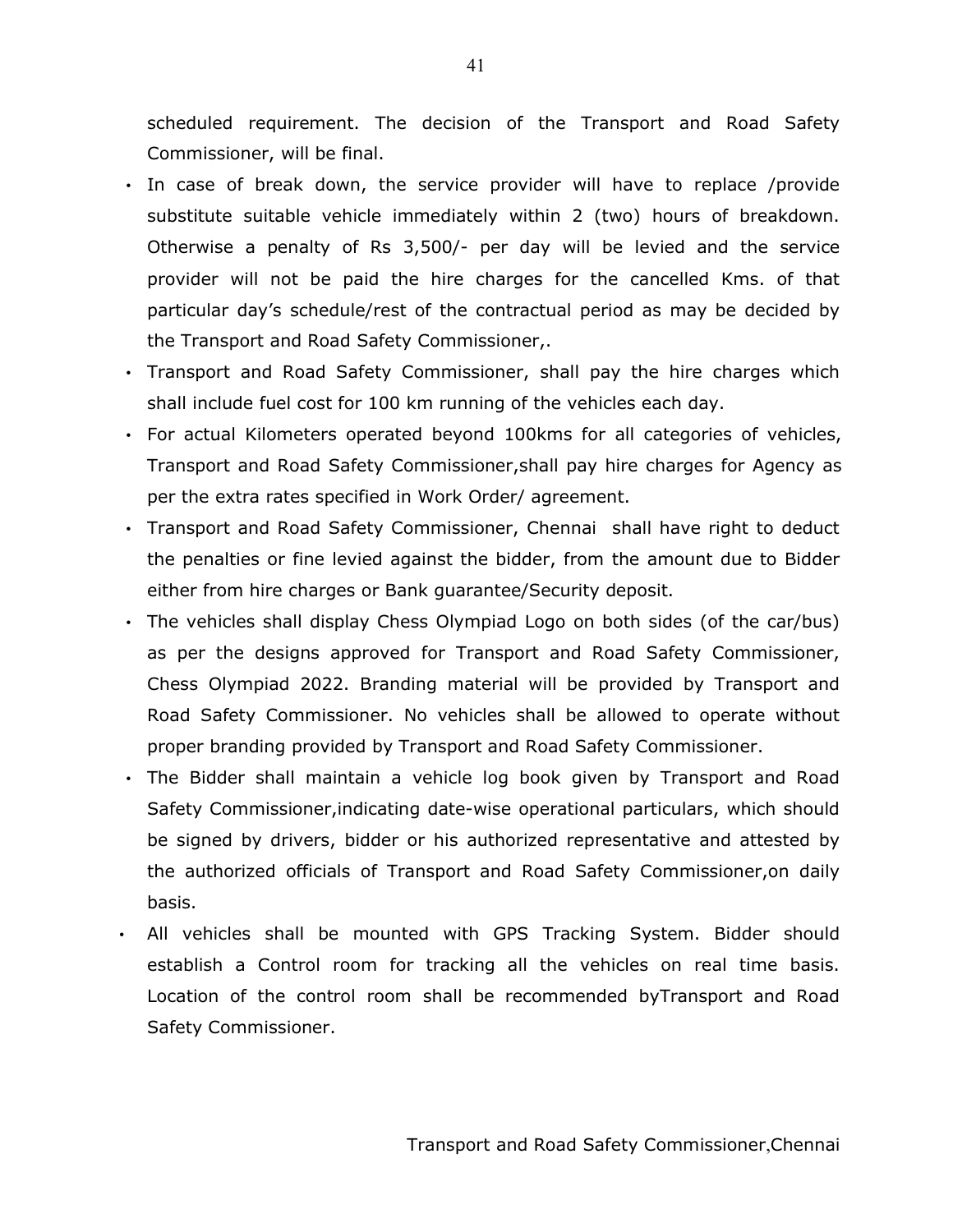- Transport and Road Safety Commissioner,Authority shall stick VAPPs (Venue Access Permit Pass) on buses and cars.
- Bidder shall be responsible for compliances of all statutory requirements including but not limited to minimum wages, maximum duty hours for the manpower deployed.
- Transport and Road Safety Commissioner, reserves the right to accept or reject one or all tender without assigning any reason hereof.

## ANNEXURE

| SI.No.                  | <b>Type of Vehicle</b>      | No. of<br>vehicles<br>required | <b>Date</b>                    | <b>Locations</b>                            |  |  |
|-------------------------|-----------------------------|--------------------------------|--------------------------------|---------------------------------------------|--|--|
| 1                       | <b>Innova Crysta</b>        | 545                            |                                | <b>Chennai</b>                              |  |  |
| $\overline{\mathbf{2}}$ | <b>BMW/Benz/AUDI</b>        | 30                             | 25.07.2022<br>to<br>11.08.2022 | Airport/<br><b>Mamallapuram</b><br>/Greater |  |  |
| 3                       | 40 Seater A/C<br><b>Bus</b> | 77                             |                                | <b>Chennai</b>                              |  |  |

## Vehicle Details & Requirements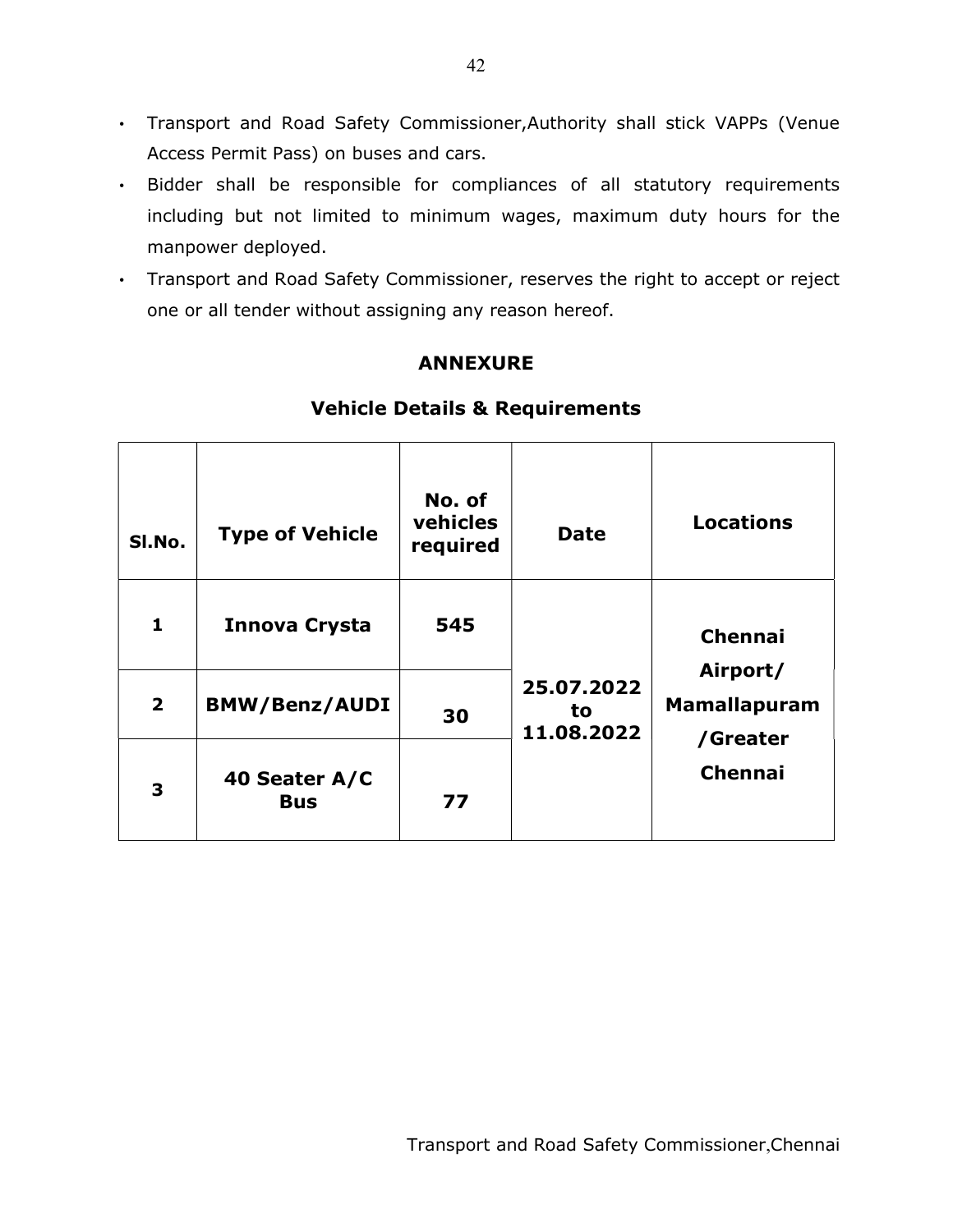# PRICE BID

## General

- 1. The Bill of Quantities shall contain items for hire charges and additional charges for extra Km
- 2. The Bill of Quantities will be used to calculate the Contract Price. The contractor shall be paid as per the rate quoted for each item in the Bill of Quantities.
- 3. Where there is a discrepancy between the rates in words and figures, the lesser of the two will only be taken in to consideration.
- 4. Where there is a discrepancy between the unit rate and line item total resulting from multiplying the unit rate by the quantity, the unit rate as quoted will govern.
- 5. Where there is an arithmetical discrepancy in the page total as well as grand total, the corrected total by the Employer will govern
- 6. The rates in the BOQ shall be for carrying out as per Technical Specifications and other Terms and Conditions set out in the Bid Document
- 7. All pages in the BOQ should be signed without omission. All corrections/over writing should be properly attested by the Bidder.
- 8. If the final quantity of the work done differs from the quantity in the Bill of Quantities for the particular item/items, the rates as in the agreement for the relevant items shall be paid.

GST: GST is applicable as per GO. 296, Finance(salaries) Dept. Dt. 09.10.2017, GOI, Ministry of finance – central tax (Rate) New Delhi, notification No. 12/2017/ Dt. 28.06.2017 and 20.10.2017 and as amended from time to time.

From every payment made to the firm/ contractor, deduction at source towards GST shall be made for civil works contract as per Government of India, Ministry of Finance/ Department of Revenue, New Delhi Notification No. 20 / 2017 – Central Tax (Rate) / Dt.22.08.2017 subject to issue of amendments from time to time.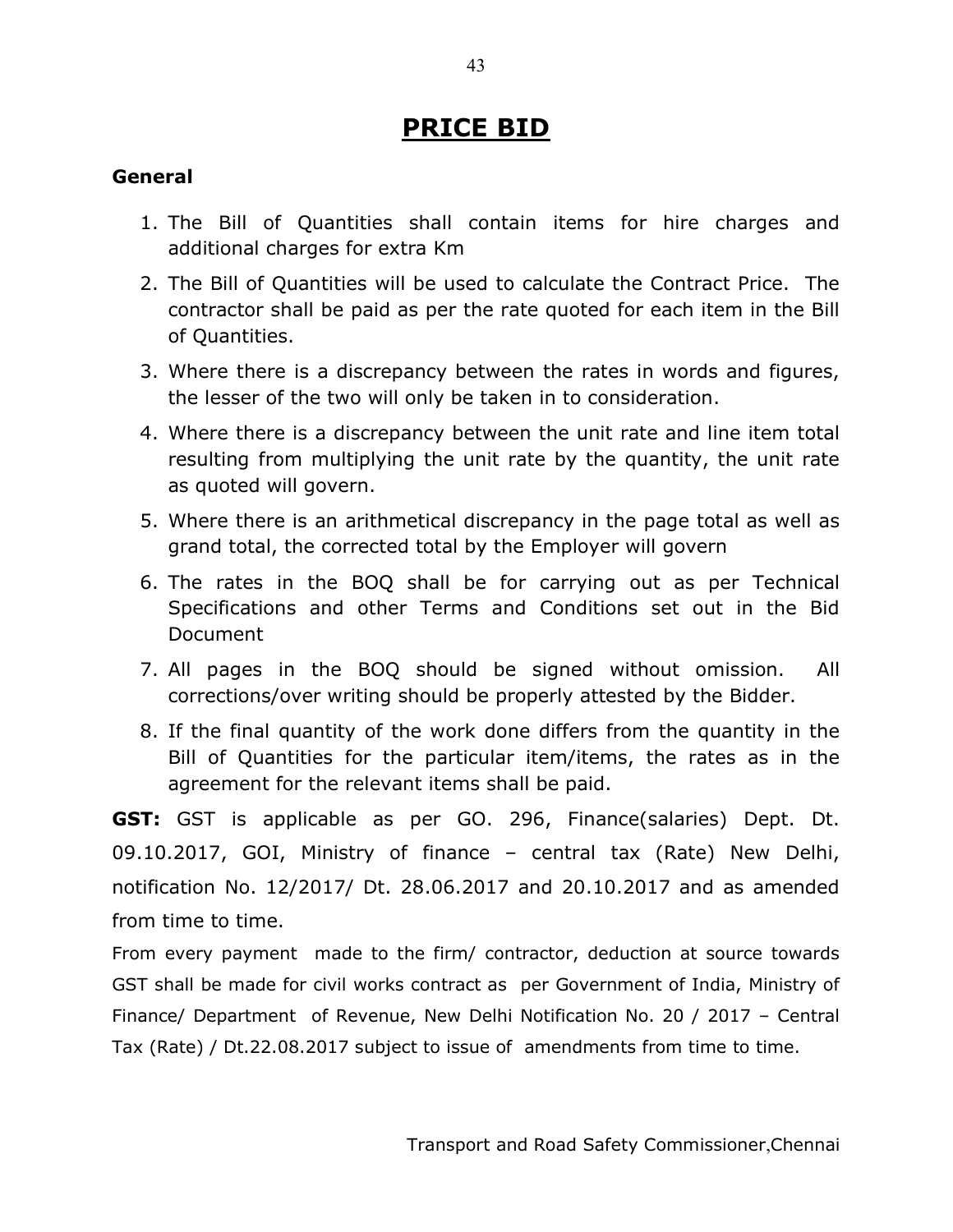## SCHEDULE - A

## NAME OF WORK: Providing Vehicles (Innova Crysta / BMW /Benz/AUDI/40 Seated Buses Models of the years 2017-2022) on Hire Basis for executing Transportation Service for Chess Olympiad 2022 for a Period from 25.07.2022 to 11.08.2022

| SI.<br>No<br>$\bullet$ | Qty. | <b>Days</b> | Unit | <b>Description of Work</b>                                                                                                                                                                                                                                                                                                                                                                                                          | Rate | <b>Amount</b><br>(In words) | Per                            | Value<br>(In<br><b>Rupees</b> ) |
|------------------------|------|-------------|------|-------------------------------------------------------------------------------------------------------------------------------------------------------------------------------------------------------------------------------------------------------------------------------------------------------------------------------------------------------------------------------------------------------------------------------------|------|-----------------------------|--------------------------------|---------------------------------|
| $\mathbf{1}$           | 545  | 15          | Days | Hire charges for engaging Innova Crysta<br><b>vehicle</b> per day (24 Hours). The rate is<br>inclusive of Diesel cost, Oil cost, Driver pay,<br>Daily bata, Halting charges, Servicing<br>charges, Maintenance Charges & inclusive of<br>repairs, replacement of parts of vehicles of<br>other tax if any etc complete., (rental/ hire<br>charges which shall include fuel cost for 100<br>km running of the vehicles each day)     |      |                             | 1 Day<br>(One<br>Day)          |                                 |
| $\overline{2}$         | 25   |             | KM   | For additional extra km beyond 100 Km/Day                                                                                                                                                                                                                                                                                                                                                                                           |      |                             | 1 KM<br>(One<br>Kilo<br>Meter) |                                 |
| 3                      | 30   | 15          | Days | Hire<br>for<br>charges<br>engaging<br>BMW/Benz/AUDI vehicle per day(24<br>Hours). The rate is inclusive of Diesel cost,<br>Oil cost, Driver pay, Daily bata, Halting<br>charges, Servicing charges, Maintenance<br>Charges & inclusive of repairs, replacement<br>of parts of vehicles of other tax if any etc<br>complete., (rental/ hire charges which shall<br>include fuel cost for 100 km running of the<br>vehicles each day) |      |                             | 1 Day<br>(One<br>Day)          |                                 |